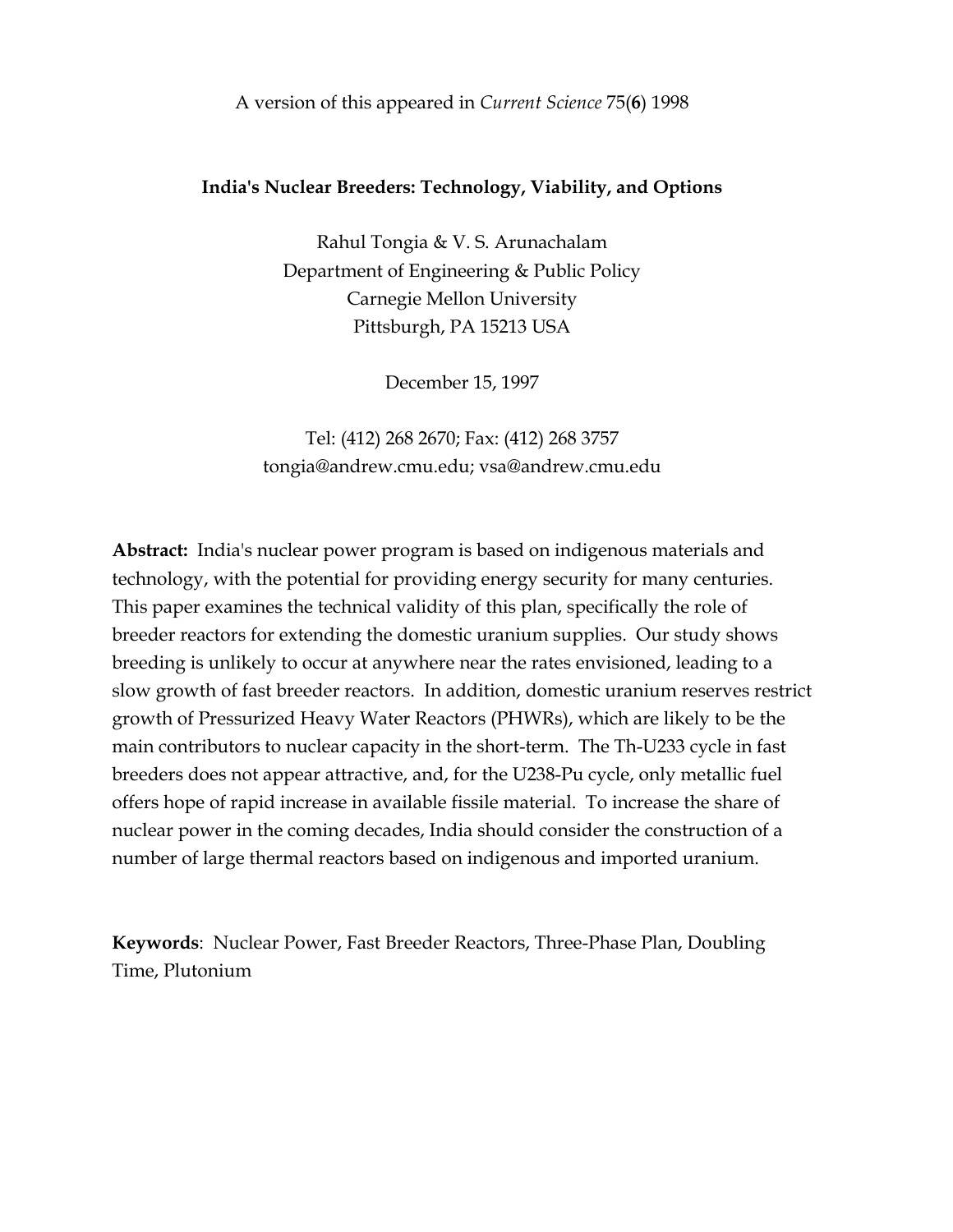# **Table of Contents**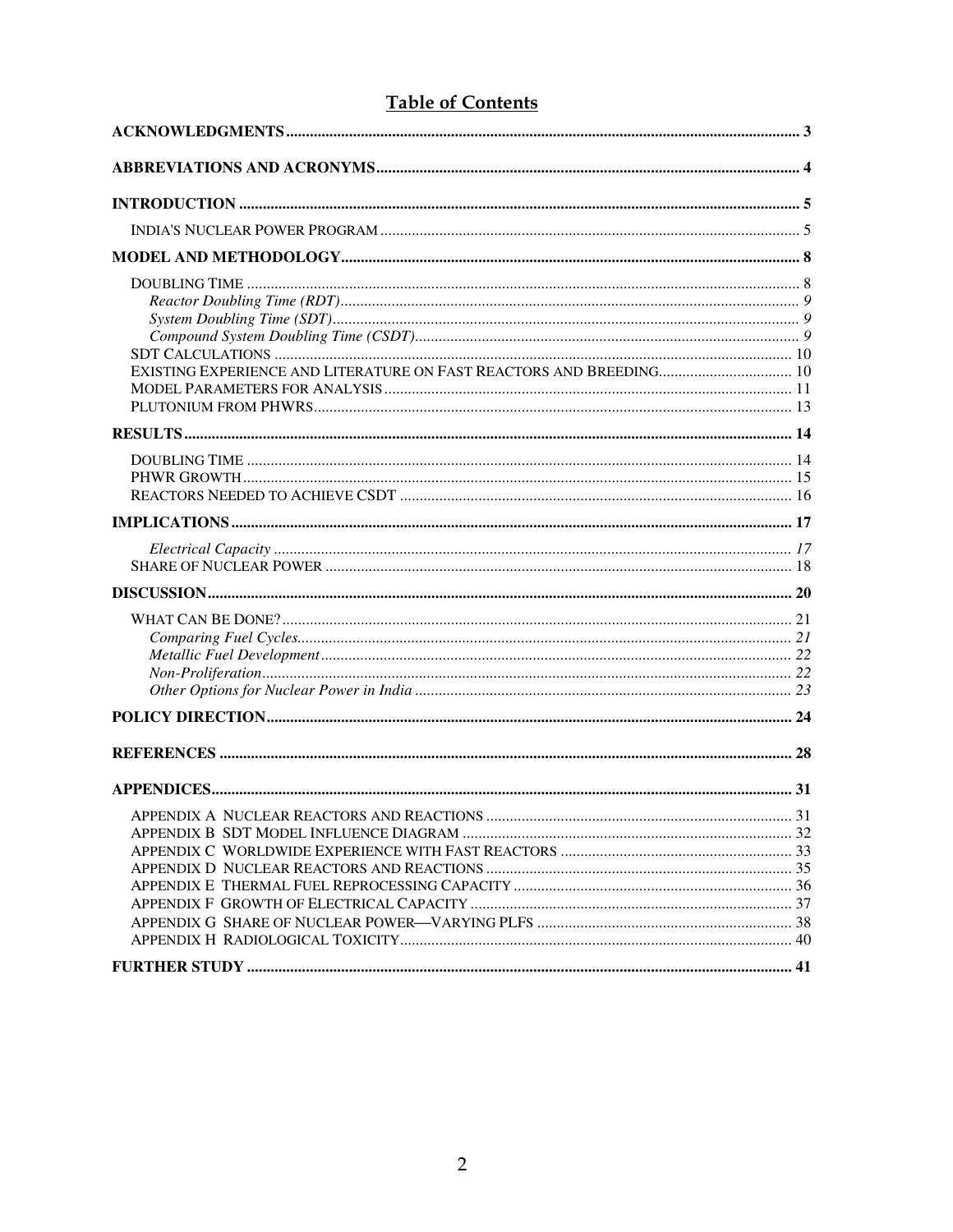# **Acknowledgments**

 This work is supported by the Department of Engineering and Public Policy (EPP), Carnegie Mellon University, and the Rockefeller Foundation. The authors wish to thank the Department of Atomic Energy (DAE) for making data available for this analysis. We thank numerous past and present DAE scientists, notably Dr. C. V. Sundaram for his comments, and Shri L. V. Krishnan for his extended feedback and support. The authors have benefited from discussions with Dr. Thomas Graham, Rockefeller Foundation, Prof. Granger Morgan, Head of Department, EPP, and Prof. Benoit Morel, EPP, among others. The authors are responsible for the contents.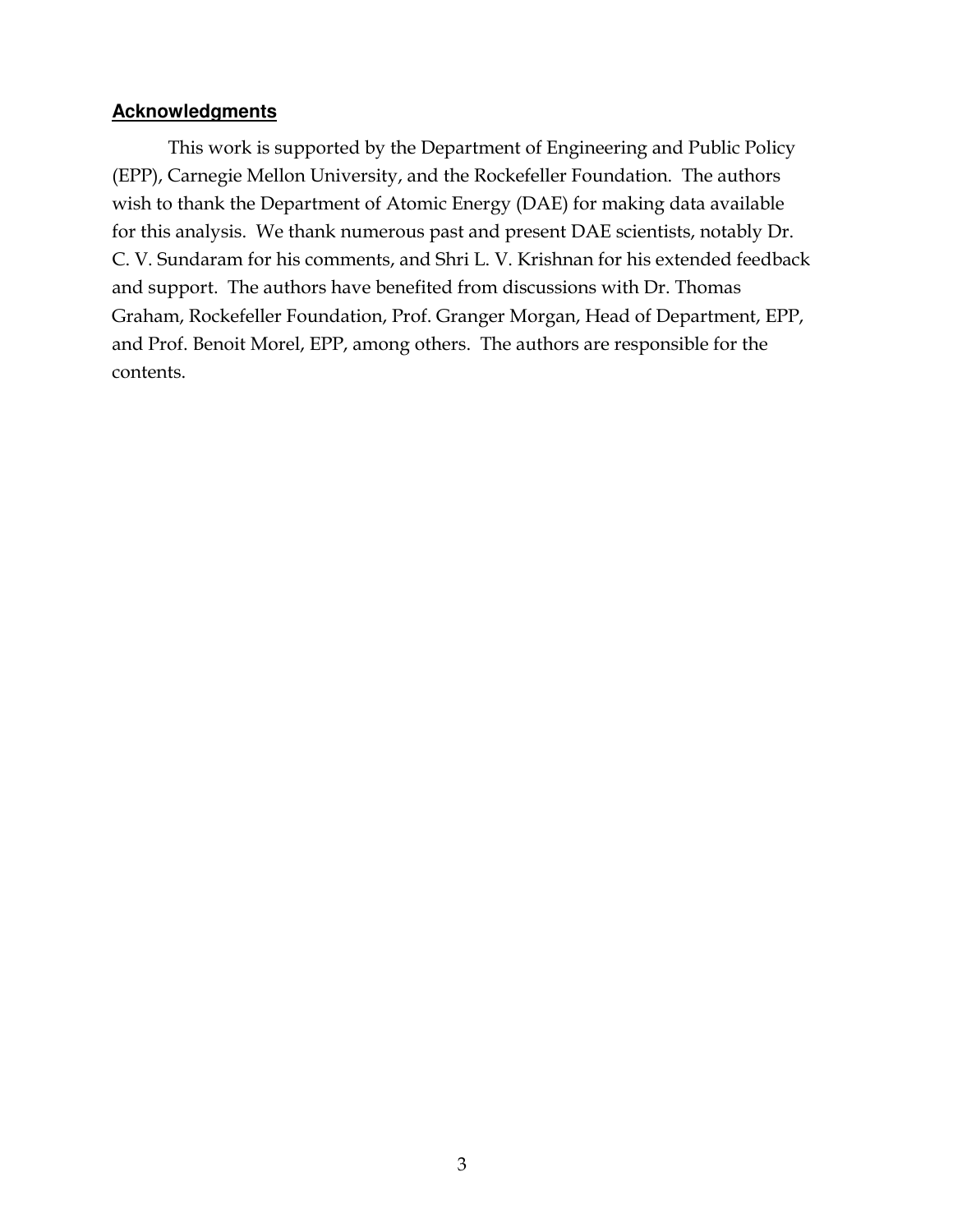# **Abbreviations and Acronyms**

| AHWR         | <b>Advanced Heavy Water Reactor</b>                 |  |
|--------------|-----------------------------------------------------|--|
| <b>ANL</b>   | <b>Argonne National Laboratory</b>                  |  |
| <b>BWR</b>   | Boiling Water Reactor (a type of LWR)               |  |
| <b>CANDU</b> | Canadian Deuterium Uranium (standard PHWR)          |  |
| <b>CSDT</b>  | Compound System Doubling Time                       |  |
| <b>CTBT</b>  | Comprehensive Test Ban Treaty                       |  |
| <b>DAE</b>   | Department of Atomic Energy (India)                 |  |
| EF           | Ext-Factor (or Ex-Factor in some references)        |  |
| <b>FBR</b>   | <b>Fast Breeder Reactor</b>                         |  |
| <b>FBTR</b>  | <b>Fast Breeder Test Reactor</b>                    |  |
| GWe          | Gigawatt-electric                                   |  |
| <b>HLW</b>   | <b>High Level Waste</b>                             |  |
| <b>IFR</b>   | <b>Integral Fast Reactor</b>                        |  |
| <b>IGCAR</b> | Indira Gandhi Center for Atomic Research            |  |
| <b>INFCE</b> | International Nuclear Fuel Cycle Evaluation (conf.) |  |
| <b>KARP</b>  | Kalpakkam Reprocessing Plant                        |  |
| <b>LEU</b>   | <b>Lightly Enriched Uranium</b>                     |  |
| <b>LMFBR</b> | Liquid Metal Fast Breeder Reactor                   |  |
| <b>LMFR</b>  | Liquid Metal Fuel Reactor                           |  |
| <b>LWR</b>   | Light Water Reactor                                 |  |
| MWd          | Megawatt-day                                        |  |
| MWe          | Megawatt-electric                                   |  |
| <b>MWt</b>   | Megawatt-thermal                                    |  |
| <b>NPC</b>   | Nuclear Power Corporation (India)                   |  |
| <b>NPT</b>   | Non-Proliferation Treaty                            |  |
| <b>PHWR</b>  | Pressurized Heavy Water Reactor                     |  |
| PLF          | Plant Load Factor                                   |  |
| Pu           | Plutonium                                           |  |
| <b>PWR</b>   | Pressurized Water Reactor (a type of LWR)           |  |
| <b>RAPS</b>  | Rajasthan Atomic Power Station                      |  |
| <b>RDT</b>   | <b>Reactor Doubling Time</b>                        |  |
| <b>SDT</b>   | <b>System Doubling Time</b>                         |  |
| SQ           | Significant Quantity-fissile amount req. for a bomb |  |
| <b>TAPS</b>  | <b>Tarapur Atomic Power Station</b>                 |  |
| Th           | Thorium                                             |  |
| U            | Uranium                                             |  |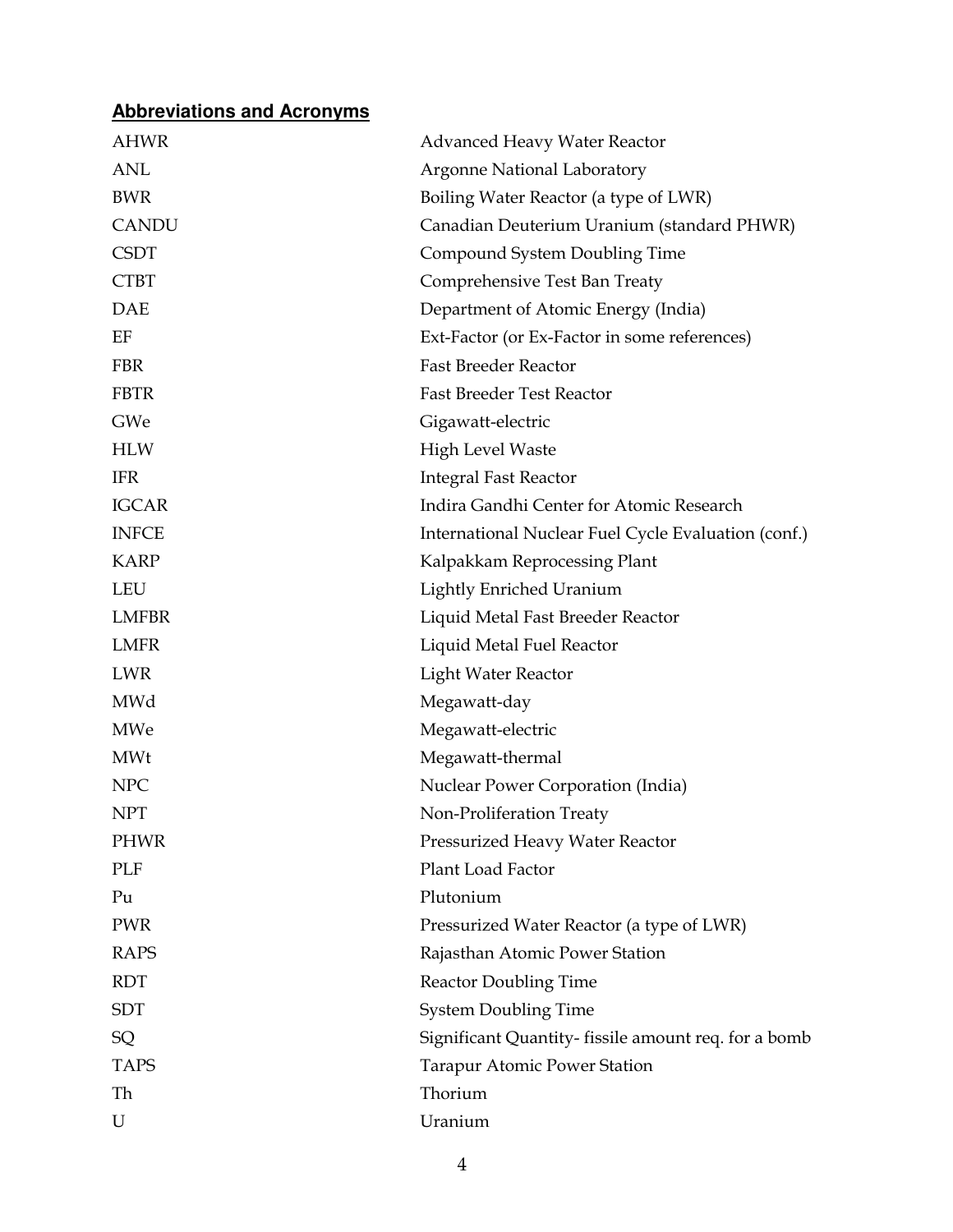### **Introduction**

 $\overline{a}$ 

#### **India's Nuclear Power Program**

 India's nuclear power program began in 1948 with the establishment of the Atomic Energy Commission under the chairmanship of Homi Bhabha. The need for energy security based on domestic fuel availability was cited as a basic reason for going to nuclear power. The coal reserves were not considered adequate for the needs of the growing population of India. In the 1955 and 1958 UN conferences on Peaceful Uses of Atomic Energy, Bhabha argued that the economics of nuclear versus coal power depended on the assumptions such as the plant distance from the coal mine. Nuclear power was expected to be the only available long-term source of energy for India (Bhabha, 1955; Bhabha, 1958; Bhabha and Prasad, 1958).

 As India preferred a technology that did not require uranium enrichment, then considered expensive, it was decided to use Pressurized Heavy Water Reactors (PHWRs) for the first stage.<sup>1</sup> These are of the so-called Canadian Deuterium Uranium (CANDU) design.

| <b>Reactor Type</b> | PHWR              | LMFBR.            | <b>LMFBR</b> or HWR |
|---------------------|-------------------|-------------------|---------------------|
| Fuel                | Natural Uranium   | $(U-Pu)$ oxide or | Thorium-U233        |
|                     | (once-through)    | carbide or metal  | : Cycle             |
| Potential           | $\sim$ 340 GWe-yr | $~16,000$ GWe-yr  | ~168,000 GWe-yr     |
|                     | Produces Pu in    | High breeding     | Low breeding        |
|                     | spent fuel        |                   |                     |

Table 1: India's Planned Three Phase Nuclear Power Program

Based on the potential for PHWRs, this implies a domestic availability of approximately 60,000 tons natural uranium.

 A long-term goal of India's program is to use the vast reserves of thorium available in the country. As thorium is a fertile2 material and not a fissile one, it is necessary initially to use another fissile material for fuel and also to breed fissionable

 $<sup>1</sup>$  The trade-off is that PHWRs require large supplies of heavy water as moderator-cum-coolant. This</sup> is a very expensive material and, in India, accounts for double the costs of natural uranium fuel (NPC, 1993).

<sup>&</sup>lt;sup>2</sup> Fertile materials are those which do not typically undergo fission in a nuclear reactor. These can convert to fissile materials by absorption of a neutron (typically inside a nuclear reactor).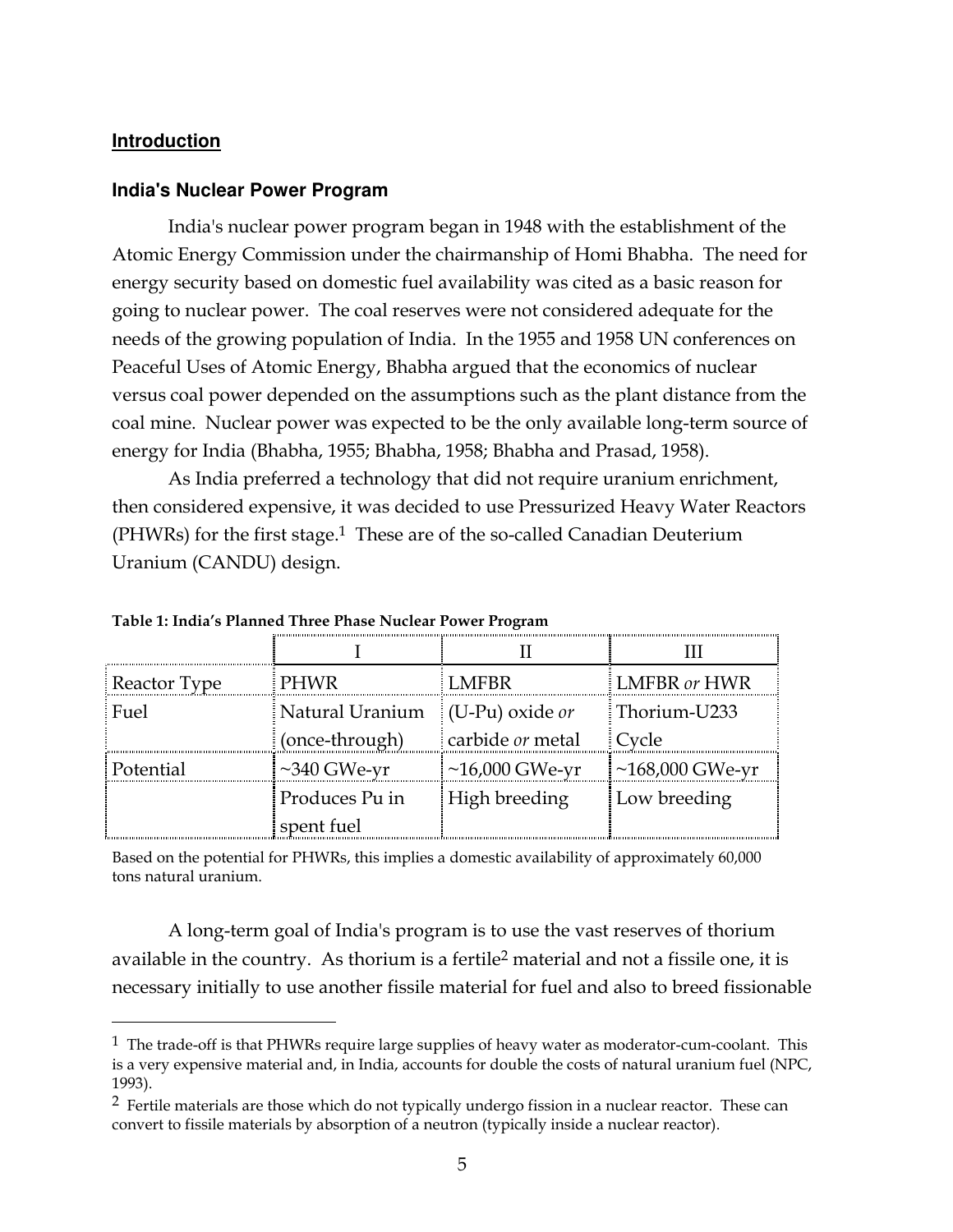uranium 233 (U233) from the thorium-U233 cycle. Plutonium (Pu), a by-product of the CANDU reactor, is the initial fuel for this stage. A method for producing more Pu is through breeding in Fast Breeder Reactors<sup>3</sup> (FBRs). The fissile material produced at the end of this stage is the fuel for the third stage of the planned power cycle. The three-phase power program as formulated by the Indian Atomic Energy Establishment is shown in Table 1 (Chidambaram and Ganguly, 1996; Chidambaram, 1995). We can see that the planned use of FBRs involves closing the fuel cycle, reprocessing the discharged fuel from fast (or thermal) reactors.

 India is now on the threshold of the second phase of its nuclear power program, using FBRs. India has successfully operated a 40 MWt (Megawattthermal) Fast Reactor since 1985, which recently began limited production of electricity. This reactor, the Fast Breeder Test Reactor (FBTR), is the first of a series of planned FBRs, beginning with a 500 MWe U-Pu oxide fueled Prototype Fast Breeder Reactor (PFBR). Today, India operates eight 220 MWe (original rating) PHWRs, with 4 more under construction. In addition to these, India's power reactors include two 160 MWe BWRs, which were constructed before the PHWRs.<sup>4</sup> India also operates numerous research reactors, and has indigenous reprocessing and fuel fabrication facilities.

 The Nuclear Power Corporation (NPC) was formed in 1987 as the commercial arm of DAE. As of 1996, NPC had operating losses on the order of 10 billion Rupees<sup>5</sup>, mostly because of poor load factors, long construction times, high interest rates, and defaults on payments by state electricity boards<sup>6</sup> (DAE, 1995b). NPC is unlikely to begin commercial deployment of fast reactors until the 500 MWe PFBR or a subsequent reactor operates successfully and safely, and shows economic potential. Assessed from the present technology status and fissile materials availability, India, in the coming decade, is unlikely to commission the third stage power reactor that uses U233 as fuel.

 Despite operating Asia's first nuclear reactor, India has now fallen behind many countries pursuing nuclear power. Today's installed gross nuclear capacity of

 $3\,$  A Fast Reactor is one with no moderator, and typically uses Liquid Metal (sodium) as a coolant. It has the capability of breeding, i.e., producing more fissile material than it consumes. However, one can operate a fast reactor as a burner of fissile material, as the Japanese propose to do, by simply not using fertile material in the blankets.

 $4$  The BWRs and the first pair of PHWRs are under international safeguards, meaning all inputs and outputs are subject to scrutiny.

 $5$  Dec. 1996 exchange rate: 1 US\$ = 35.5 Indian Rupees.

<sup>6</sup> Default amounts account for about 3/4 of the losses.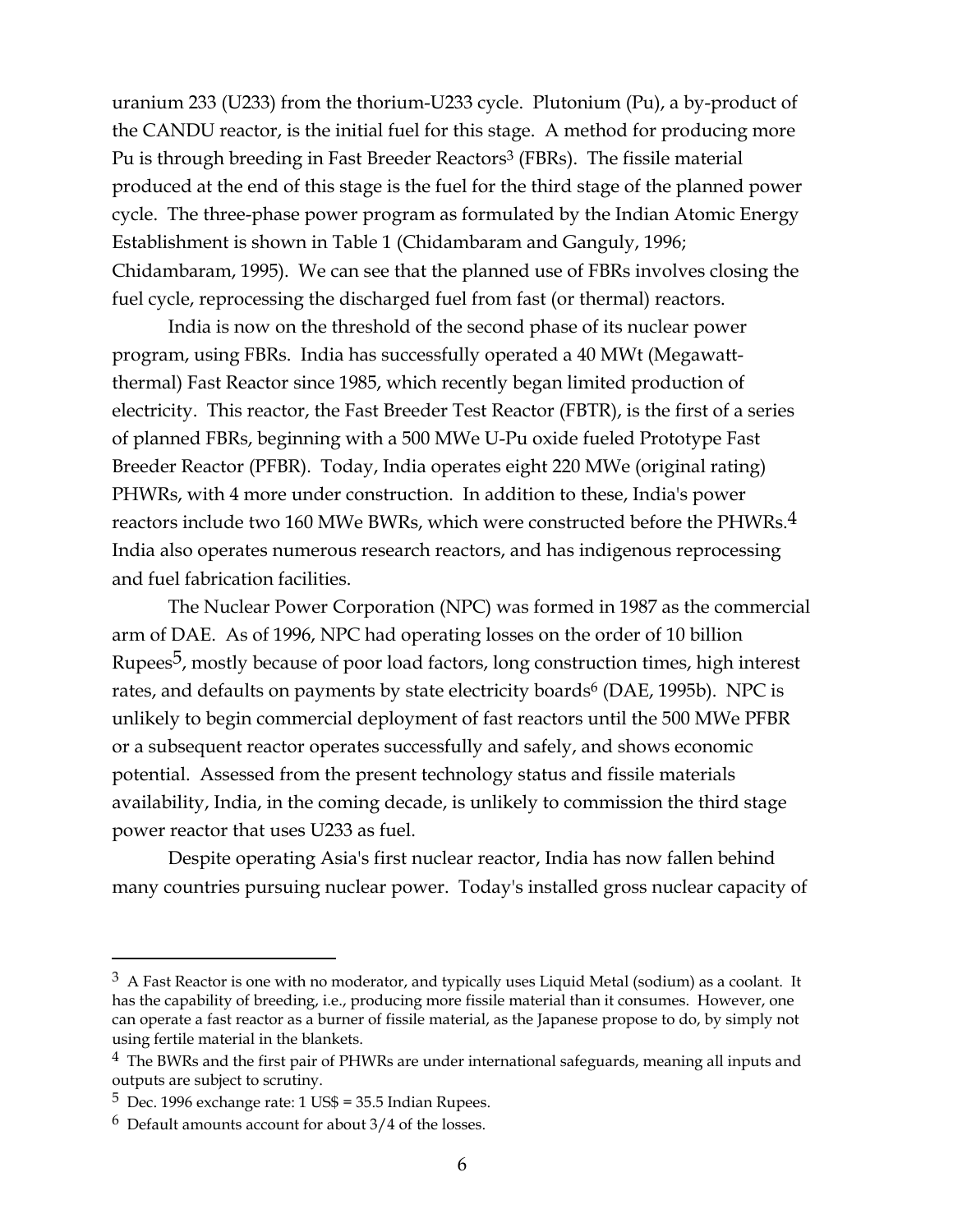2210 MWe is actually de-rated to approximately 1750 MWe<sup>7</sup>, and operates at overall (lifetime) plant load factors (PLFs) of only around 50%. This compares unfavorably to the March 1996 world average lifetime PLFs of nearly 70% for Pressurized Water Reactors (PWRs) and 66% for PHWRs (Nuclear Engineering International, 1996). Though the performance of the most recent year shows improvement in PLFs to 67% (NPC, 1997), these may not be adequate to compensate for a less than optimal performance in the past decades.

 Concerns on performance aside, the importance of the nuclear power lies in its potential as well the energy security it might provide. While the current share of nuclear power is only about 2% by generation (Ministry of Power, 1996), it still remains as one of the important and available sources of power to meet India's growing energy demands. India now experiences about 14% average shortfall and 28% peak shortfall in electricity production (The Hindu, 1996). In fact, power has now become such an important national priority that almost one-third of all development investments in India are related to this issue (Bahadur, 1996).

 In this paper, we discuss the technology and viability of breeder reactors using different fuels in India's nuclear power program. We evaluate these by using the concept of System Doubling Time (SDT) and the data on breeding and fuel doubling times available in open literature. We compare doubling times across the fuel types: oxide, carbide, and metallic, $8$  while mainly for the U238-Pu cycle, but also for the Th-U233 cycle.9

 Based on the results obtained from our modeling, we discuss the performance of India's Nuclear Power Program in meeting India's electricity needs and the original objective of energy security, and suggest options that may be technologically more relevant today than the plan formulated many decades ago.

 This paper also briefly examines international acceptability, especially regarding plutonium breeding and reprocessing. India is not a signatory to the Non-Proliferation Treaty (NPT), and, along with Pakistan and Israel, is classified as a threshold nuclear weapons state ("rogue state" to some). Because of that fact, India is isolated from the world in terms of both nuclear technology and nuclear materials (such as fuels). Even for countries operating under full-scope safeguards, such as Japan, there are international concerns (especially American) over the use of plutonium (Solomon, 1993; Oye, Skolnikoff et al., 1995).

 $7$  RAPS 2 is currently undergoing coolant channel replacement; for the coming years, the usable capacity will only be 1550 MWe.

 $8\,$  Metallic fuel as considered consists of a ternary alloy of uranium, plutonium, and zirconium.

 $9$  Appendix A contains brief descriptions of nuclear reactor designs, as well as fuel cycle equations.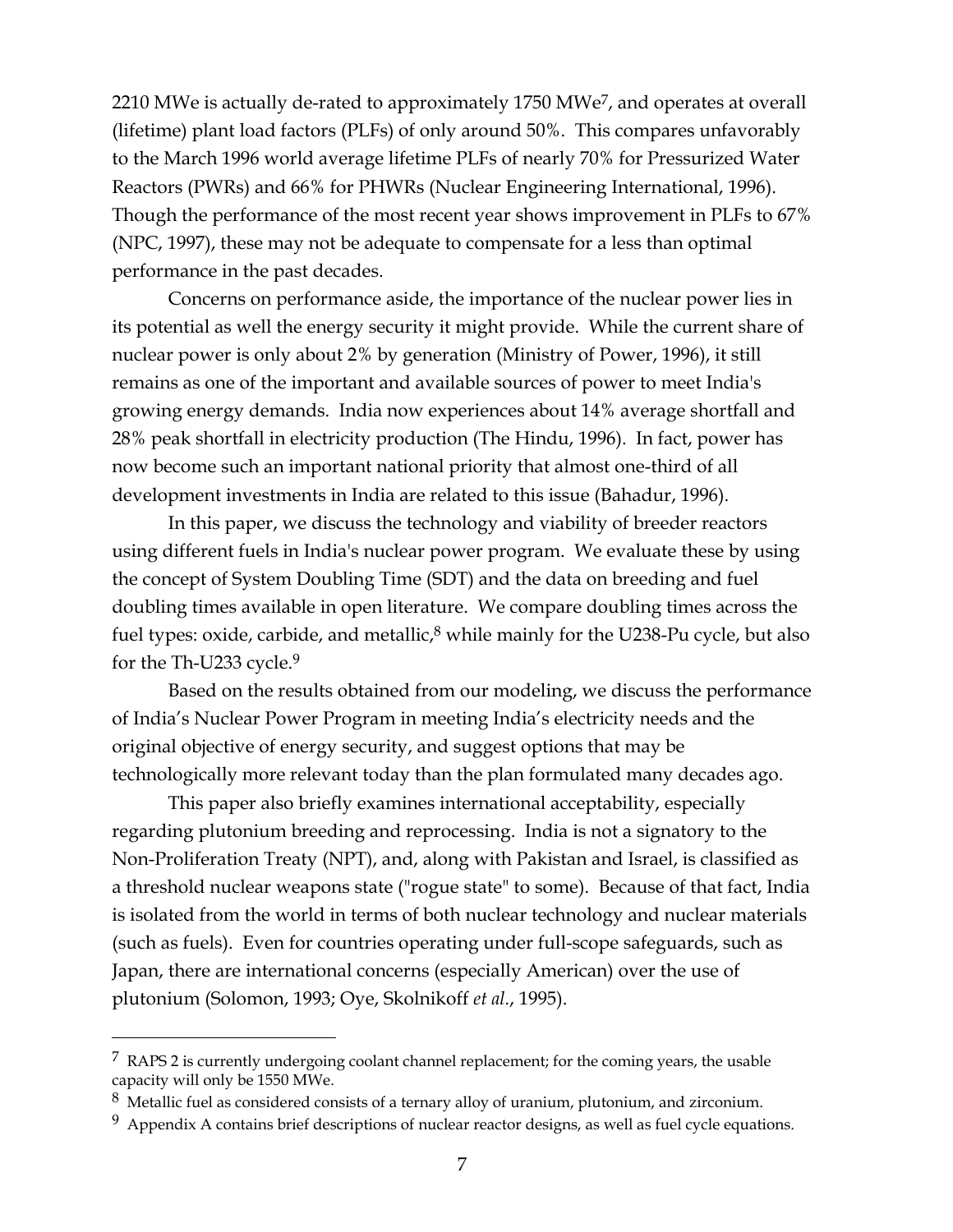#### **Model and Methodology**

 In this study, we build a parametric model for the growth of nuclear power reactors solely based on the constraints of fissile material availability. India's domestic reserves of uranium are limited and estimated to be between 30-70 thousand tons (DAE, 1995a; Sundaram, 1996). While the current worldwide glut of uranium has depressed uranium prices and reduced incentives for more exploration, India's case is different, as India does not have access to uranium from outside. A recent article by Ramanna (1997) suggests that India has only 35,000 tons of recoverable uranium at \$80 or lower per kg. India's limited fissile material stock when used in PHWRs can provide only 58 GWe-yr. of energy per 10,000 tons of uranium, or only 407 GWe-yr based on 70,000 tons uranium.10

 Through fuel reprocessing and breeding in FBRs, the fuel supplies can be extended by a factor of 50. This is achieved by converting fertile U238 (found in natural uranium as well as spent fuel) into fissile Pu239 in a FBR. FBRs require significant quantities of fissile material to initiate criticality. If enriched uranium is not used, depending on the reactor size, 15 to 20% of the fuel in a FBR would have to be plutonium.

 Presented below is a sample of the flow of fissile material (Balakrishnan, 1990; Krishnan, 1996):

| 1 ton natural U used in PHWRs                                    | $\rightarrow$ | 3.5 kg Pu in spent fuel |
|------------------------------------------------------------------|---------------|-------------------------|
| $\frac{118 \text{ tons U/yr.}}{\text{GWe PHWRs}}$ { @ .685 PLF } | $\rightarrow$ | $413$ kg Pu/yr.         |

#### **Doubling Time**

 $\overline{a}$ 

 Plutonium processed from the spent PHWR fuel can be loaded into a FBR for breeding more plutonium from U238. Upon burn-up in a reactor, the discharged fuel must undergo reprocessing before reuse. The term reprocessing is often used to describe the entire process before reuse, i.e., the combination of cooling of burnt-up fuel rods, processing to extract plutonium, and fuel fabrication. Most of the reprocessed plutonium is loaded back as fuel into the same reactor, and the excess plutonium is accumulated for starting another reactor. Doubling time characterizes this growth of fissile material. Depending on the operating conditions, the doubling times are defined as follows (Waltar and Reynolds, 1981; Marshall, 1983):

<sup>10</sup> This is at 6,700 MWt-days/ton rated burn-up.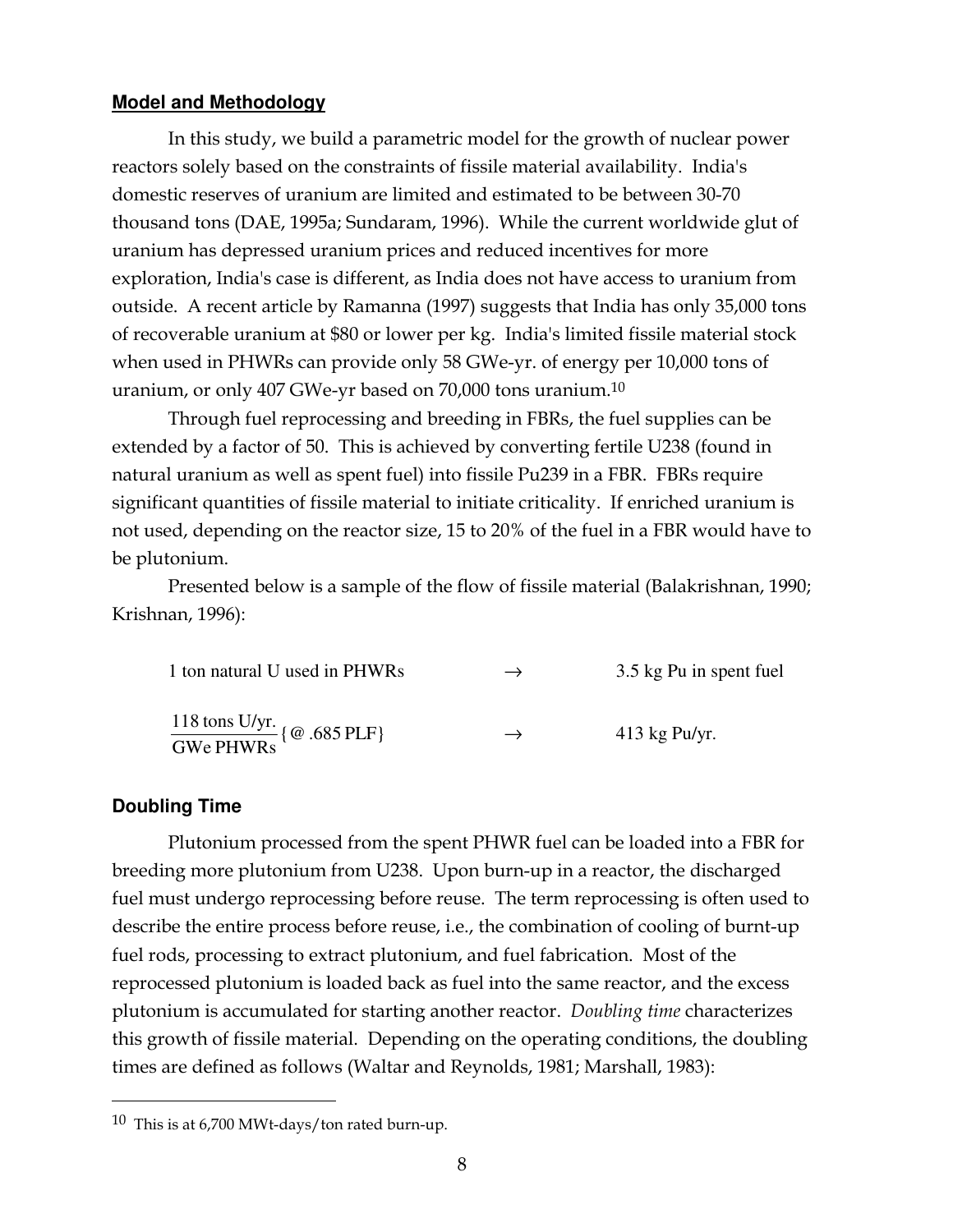# Reactor Doubling Time (RDT)

 This is the core fissile requirement (in-pile inventory) divided by the fissile gain per year. Any excess fissile material produced over the Fissile material at the Beginning Of the Cycle (FBOC) is known as Fissile Gain (FG).

# System Doubling Time (SDT)

 This measure accounts for losses both during reprocessing and by radioactive decay. These losses occur outside the reactor. SDT also accounts for the out-of-pile inventory requirements due to the delay between the discharge of fuel after burn-up and its reload, time required for cooling, reprocessing and fabrication of the fuel. This extra inventory is measured by the term Ext Factor (EF), in Eqn. 2. SDT, by definition, is longer than RDT.

#### Compound System Doubling Time (CSDT)

 This doubling time is for compounded growth of fissile material, and assumes a growing number of reactors. As soon as enough fuel for a new reactor accumulates, it begins operation, increasing the rate of fissile production. It equals  $\mathrm{SDT} \times \log_{\mathrm{e}}(2).$  A single reactor can only achieve SDT, but as the system grows to a number of reactors, the doubling time reduces from SDT to CSDT. It is generally accepted that as the reactor base grows to between 10 and 16 reactors, the doubling time approaches .7  $\times$  SDT, approximately log<sub>e</sub>(2)  $\times$  SDT. This compounded growth requires not only a continuous addition of new reactors as soon as the fuel is ready, but also proportional increases in reprocessing and fabrication facilities.

Below is a list of factors affecting doubling time:

- Initial in-pile inventory
- Plant Load Factor (PLF)
- Breeding ratio Function of reactor design and fuel choice
- What fraction of the fuel undergoes fission (burn-up)
- Reloading fraction
- Cooling, reprocessing and fabrication times
- Other delays
- Construction schedule

 While the last two points are important for relating practice to theory, for the study, construction of reactors or FBR fuel-handing facilities is not assumed to be a limiting constraint; the only constraint to growth is fissile availability.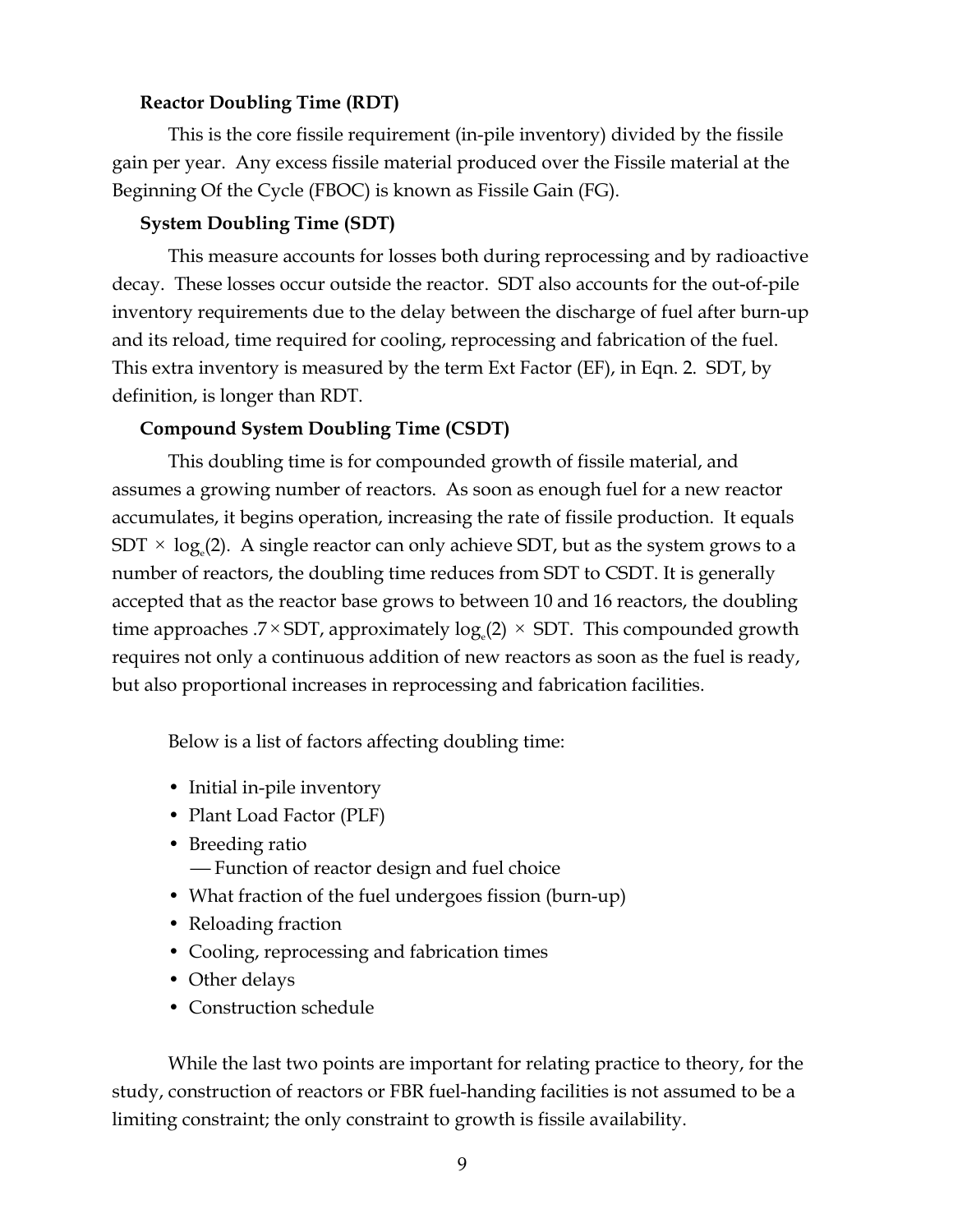# **SDT Calculations**

 Presented in Appendix B is a simplified influence diagram for the model used for SDT calculations.

The equations used to calculate SDT are given below:

| $SDT = \frac{FBOC \times EF}{(FG - FL) \times \frac{cycles}{yr}}$                        | Equation 1 |
|------------------------------------------------------------------------------------------|------------|
| $FBOC = FissileBeginning of Cycle$                                                       |            |
| $EF = Ext - Factor = \frac{cycle \, fissile \, invertary}{core \, fissile \, invertary}$ | Equation 2 |
| $FG = Fissile gained per cycle (net)$                                                    |            |
| $FL = Fissile lost per cycle (outside reactor)$                                          |            |
| $FL = FPL + Pu - 241$ Decay                                                              | Equation 3 |
| $FPL = Fission Processing Loss$                                                          |            |

# **Existing Experience and Literature on Fast Reactors and Breeding**

 Appendix C (Paranjpe, 1992) shows the world's experience with fast reactors. Today, only India, Japan, Russia, and China are interested in fast reactors in the near future. Even countries such as France and UK that advocate reprocessing fuel to extract plutonium have put their fast reactor development on hold (Energy Committee, 1990).

 The primary source for breeding data is the 1980 International Nuclear Fuel Cycle Evaluation (INFCE) report, compiled with international collaboration (INFCE, 1980). As many of the reactor configurations still exist only on paper, this report has been the primary source of data and information. Our analysis also draws extensively on this report.

 In Bhabha's 1958 papers on role of thorium, he pictured a doubling time of only 5-6 years for U-233 in the Th-U233 cycle (Bhabha and Prasad, 1958; Dayal, Paranjpe et al., 1958). INFCE pictures this as at least 70 years. The reason was Bhabha assumed use of LMFRs, Liquid Metal Fuel Reactors (molten fuel). These were never built due to technical difficulties.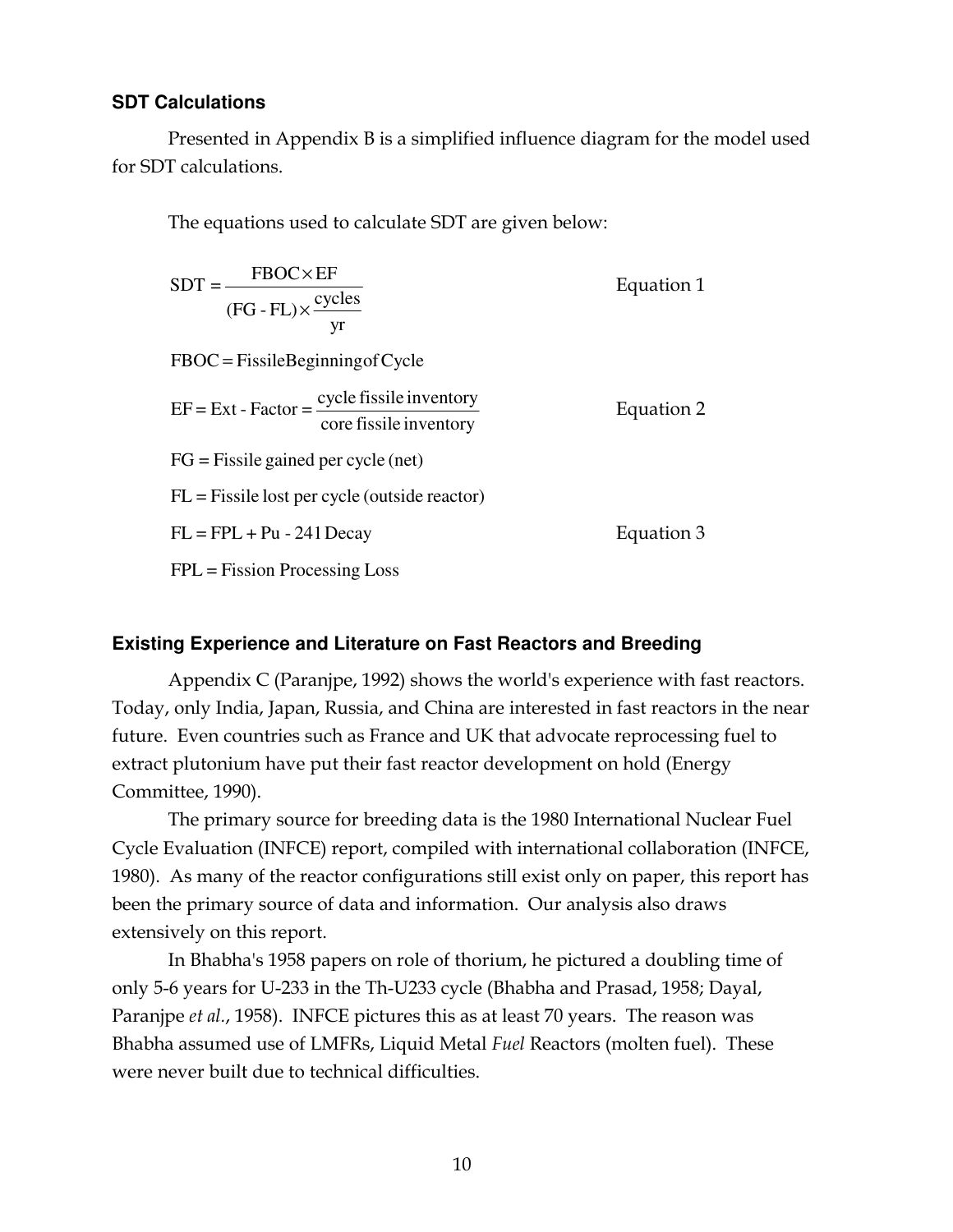|             | U-238 Pu Cycle     |  | Th U-233 Cycle          |  |
|-------------|--------------------|--|-------------------------|--|
|             |                    |  | ĐT                      |  |
| oxide       | $\overline{1}$<br> |  | 155.8<br><br>           |  |
| carbide-Lee |                    |  |                         |  |
| metal<br>   |                    |  | $\langle 108.3 \rangle$ |  |
| carbide<br> |                    |  |                         |  |

Table 2: Published Doubling Times

(all times in years)

The times in parentheses are converted from the published times by multiplication or division by loge(2). The oxide, carbide, and metal calculations are from INFCE (1980); carbide- Lee is based on Lee et al. (1990).

 Publications by DAE scientists, especially Ramanna and Lee, suggest an optimistic picture for the growth of fissile material through breeding (Lee and Kimura, 1988; Lee, John et al., 1990; Ramanna and Lee, 1986). Table 2 shows doubling times from these publications. The INFCE data are based on CSDT as simply SDT  $\times$  log<sub>e</sub>(2). Most Indian data also use INFCE calculations, except for the carbide fuel. Indian calculations (given as Carbide-Lee in Table 2) suggest a shorter doubling time for thorium carbide. The authors have not discussed the reasons for this difference. For calculating doubling times, the Indian authors have used futuristic reactor performance scenarios, and yet to be built reactor designs. The reactors described in INFCE are 1,000 MWe, while the Indian reactors are based on 500 MWe designs. This parameter alone need not affect the results, if construction is not a constraint. Reactor profiles used in our study are given in Appendix D (Lee, John et al., 1990; INFCE, 1980).

# **Model Parameters for Analysis**

 The cycles/year are a direct function of PLF. All publications assume a sustained, average PLF of .75, which is high for any large FBR. On average, Indian lifetime PLFs have been more modest for PHWRs, averaging between 30 and 60% (IAEA, 1995; Bhoje, 1996b). In our model, the PLF was varied from .4 to .75, either parametrically or as a uniform distribution. The SDT model assumes that as the PLF decreases, the fuel residence time increases until the target burn-up is reached (100,000 MWd/ton).

 The delay for cooling, reprocessing, and fabrication is also important, as the out-of-pile inventory is proportional to this delay. Publications assume a total oneyear time for all the reprocessing activities for advanced reactors to be built after 2000. This seems unlikely for a number of reasons discussed later in the paper. For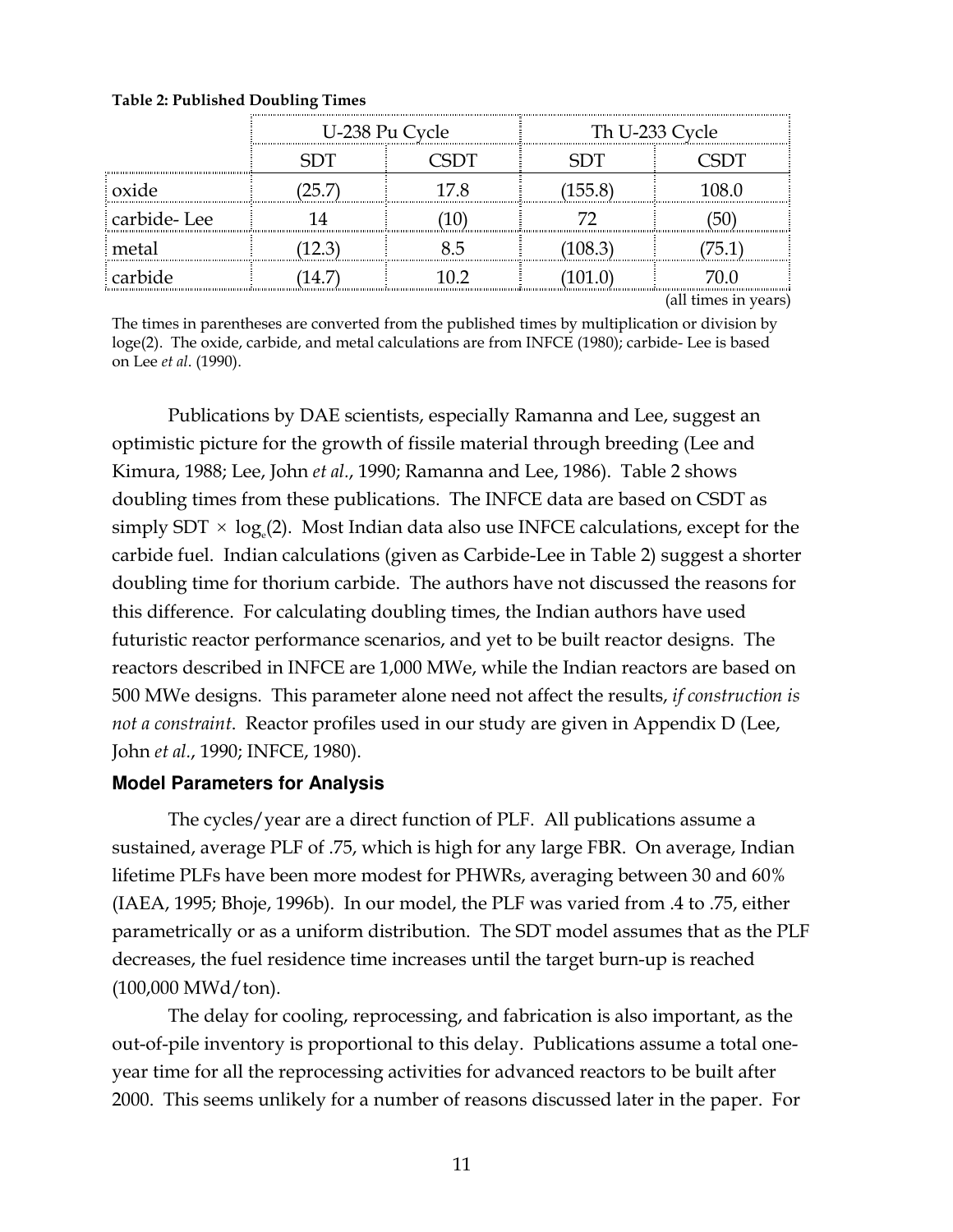this analysis, we have varied the out-of-pile time between 2 and 3 years. This is for the standard wet chemical reprocessing route for extracting Pu or U233 (Purex or Thorex processes respectively). There is an alternative method envisioned for metallic fuel, known as pyro-processing or dry reprocessing (Chang, 1989; Battles, Miller *et al.*, 1992).<sup>11</sup> For our model, we have assumed 1-2 years delay time for dry reprocessing. The assumption of one-year reprocessing delay is optimistic given the time for cooling itself would be about eight months (the nominal time between reloads). This model also assumes that the entire cycle (in-pile plus out-of-pile) inventory of fissile material is available for a new reactor before it begins operation.

 While calculating the doubling times, we have assumed the out-of-pile inventory needs to be based on the nominal cycles per year. If the PLF is lower than the nominal values, one might consider reducing the out-of-pile inventory needs, based on the actual (lower) load factor. However, this would condemn the reactor to lower PLFs in subsequent years as well. All the Ext-Factor calculations for out-ofpile inventory in our paper are, therefore, for nominal PLFs only. It is important to note that these calculations do not account for a buffer reserve against reprocessing/fabrication disruptions. It would be advisable to have at least two years' output from the largest reprocessing/fabrication facilities available as a buffer stock.12

 The publications assume losses during reprocessing at 1%. In our model, these are varied between 1 and 3%. The higher value appears closer to the current level of losses (Lee, 1996). Finally, our model accounts for decay of Pu241 during cooling, reprocessing, and fabrication (Pu241 has a half-life of 14.4 years). This is important when accounting for the different reactivity worths (an approximate measure of fissionability) of Pu isotopes, which many publications fail to do. The decay losses of Pu241 are magnified by its reactivity worth of 1.5. In addition, Pu241 decay leads to a build-up of Americium-241, a neutron poison. This reduces the actual fissile worth even further (Solomon, 1993).

 Based on the above considerations we have calculated SDT for different parameter assumptions. We have also modeled the transition from SDT to CSDT, calculating the number of reactors required for reaching CSDT. For this calculation we have assumed fissile material availability to be the only constraint, and have

<sup>&</sup>lt;sup>11</sup> Pyrometallurgical reprocessing (pyro-processing) is an electrolytic separation process. It is expected to offer a number of advantages, including lower capital and O&M costs, as well as the possibility of using spent fuel with less cooling (Chang, 1989; Chang and Till, 1986; Battles, Miller et al., 1992).

<sup>&</sup>lt;sup>12</sup> Reprocessing plant sizes depend on the number of reactors served. An issue worth considering is that co-location or transportation to off-site plants affects risks of proliferation (diversion) and safety.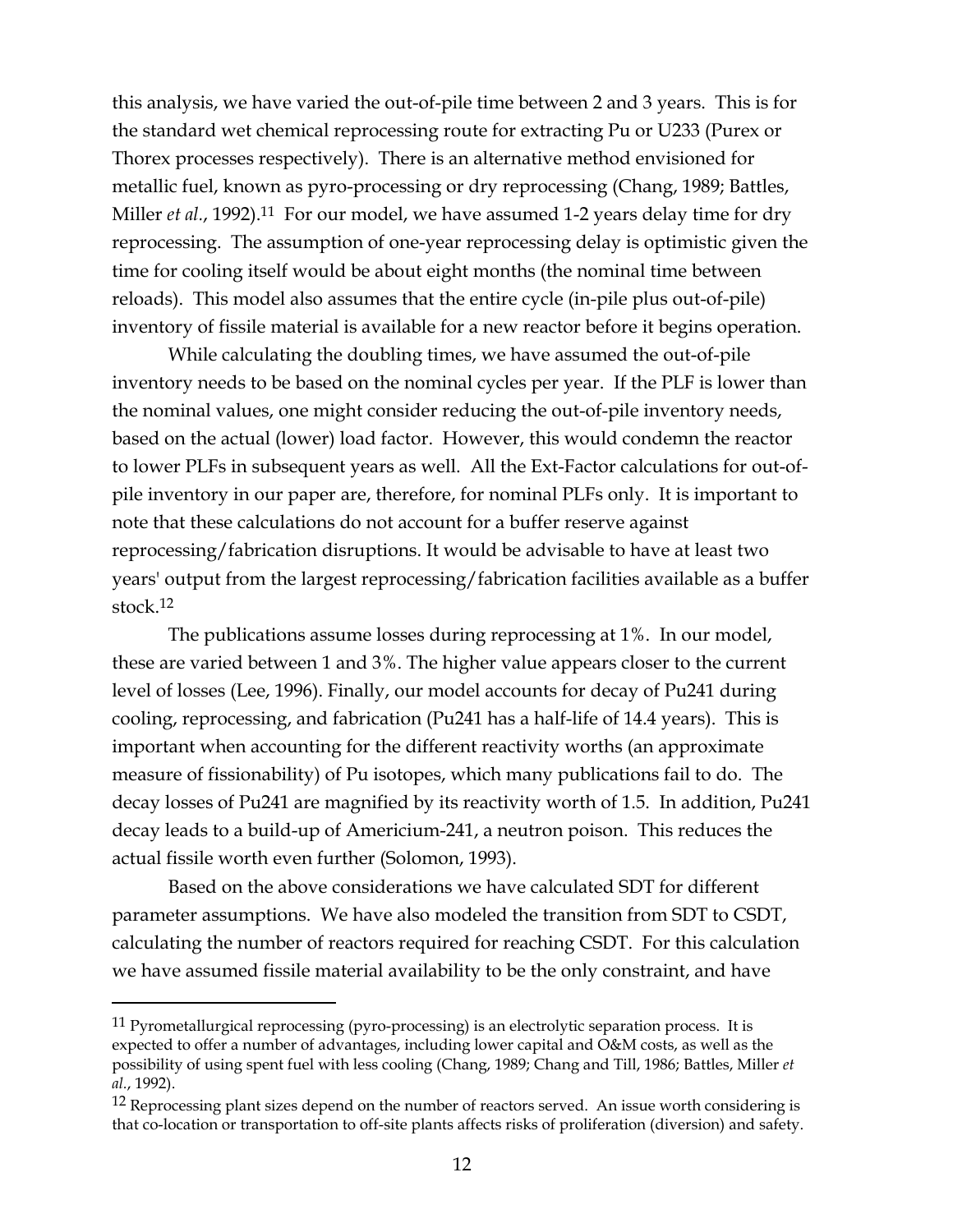ignored the continual decay of Pu241 while awaiting the build-up of sufficient reprocessed fuel for commissioning a new reactor.

# **Plutonium from PHWRs**

 It takes a number of breeder reactors to reach CSDT. To offset this, the Department of Atomic Energy (DAE) suggests the utilization of Pu from reprocessed spent PHWR fuel. It is therefore important to model PHWR growth as a source of plutonium. The limit to PHWR growth is set by the domestic uranium availability and, in the model, this is varied between 30 and 90 thousand tons. The availability of uranium from other countries is not included in these calculations as there are restrictions imposed by the Nuclear Suppliers Group on the supply of nuclear materials to India.

 It is necessary to know the PLF and the life of the reactors for calculating the fissile material throughput. For this calculation, we have assumed a 40 year PHWR life and an average PLF varying between 40 and 75%. In reality, the PLF may vary from year to year depending on the reactor performance or need for repairs. In some years, such as during coolant channel replacement, the PLF may even be zero.

 After the current construction of the two 220 MWe twin units (RAPS 3&4 and Kaiga 1&2) is complete in approximately 1-2 years, NPC will construct the first pair of 500 MWe PHWR reactors (TAPS 3&4). This may be joined by the simultaneous construction of Kaiga 3-6 (220 MWe each), after which NPC plans to construct only 500 MWe reactors.

 Reprocessing facilities for handling spent fuel from PHWRs are also important for producing Pu. India's current reprocessing capacity is around 140 tons of metal/yr., to be augmented by a new 100 tons/yr. plant (KARP) scheduled to go on stream by 1997 (Editors, 1995; Krishnan, 1996). However, the existing 140 tons/yr. plants are near the end of their service life. It is estimated that reprocessing plants take about 10 years to construct (Krishnan, Tongia et al., 1997). They also have a shorter service life than reactors, and this is varied in the model between 20 and 25 years. Their overall PLFs, are likely to lie between 50 and 60%. A realistic view of PHWR fuel reprocessing capacity is given in Appendix E.

 The first 500 MWe fast reactor (PFBR) will be up for licensing soon. Its construction schedule is also a parameter for the model. After it begins operation, further construction of FBRs will depend on the experience of operating this test reactor and on other modifications to the design the experience may suggest. These refinements may involve a delay of two years before large-scale construction begins, and this is also included in the model. In addition, PFBR is U-Pu oxide fueled. If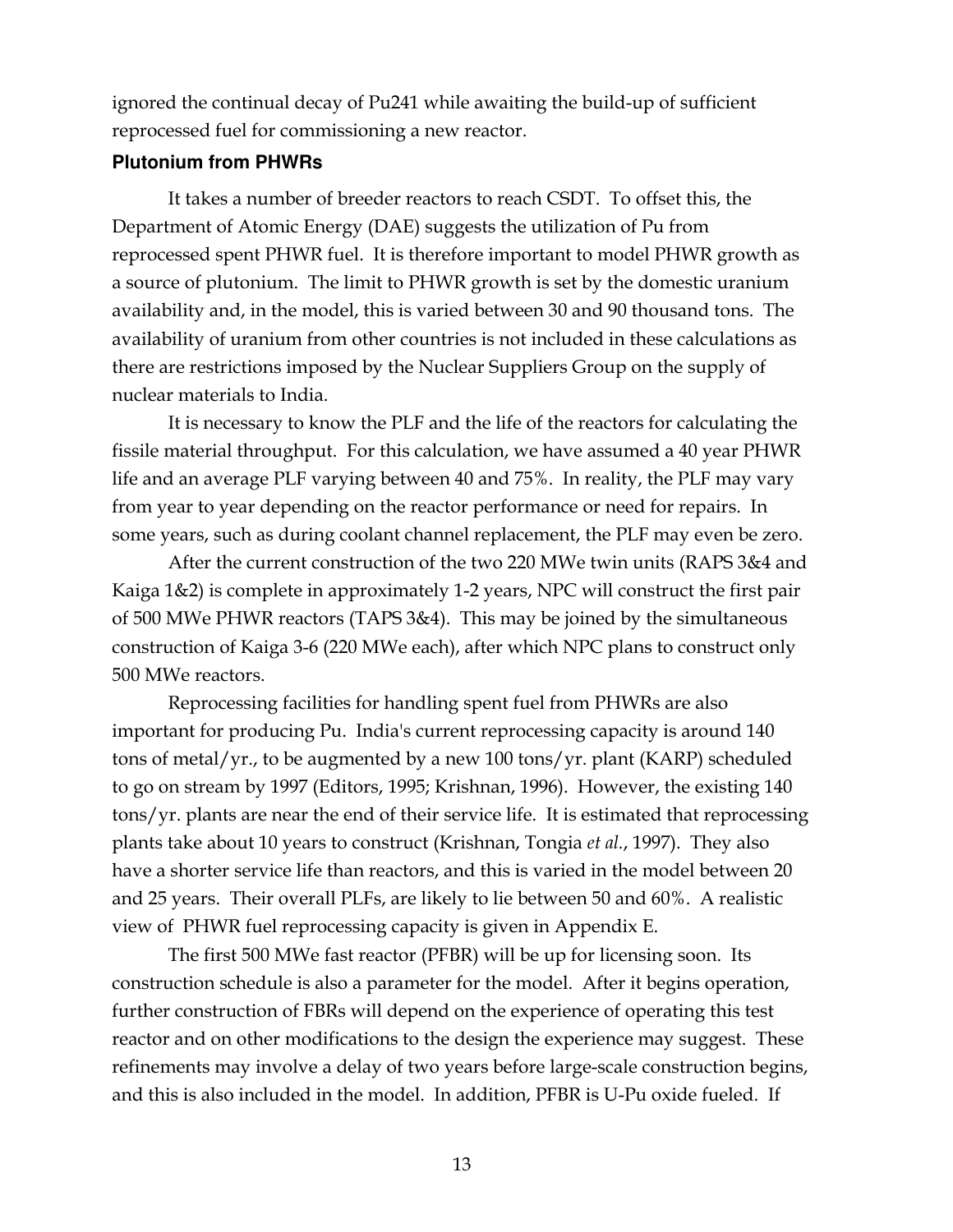metallic fuel is to be used, it will mean an additional delay before large-scale deployment, as this technology is still in its infancy.

 This initial period for FBR growth is the only stage where the years for construction are modeled as a constraint. After this period, the model assumes the availability of fissile material as the only constraint to the growth of FBRs.

# **Results**

# **Doubling Time**

 Table 3 shows the doubling times calculated using the model. For comparison, doubling times from INFCE and Indian publications are shown in Table 2. All fuel cycles used in our modeling have been derived from INFCE values (which are the basis for most Indian publications), except for the carbide cycle where we have also used the Indian values, which are termed in this analysis as Carbide-Lee (Lee, John et al., 1990).

|         |           | oxide   | carbide-<br>Lee | metal | metal-dry carbide |      |
|---------|-----------|---------|-----------------|-------|-------------------|------|
|         |           |         |                 |       |                   |      |
|         | mnn       | 31 1    | 23.3            |       | 91                | 16.5 |
| U238-Pu | median    | 48.8    | 35.8            | 179   | 13.8              | 24.6 |
| Cycle   | mean      | 50.3    | 37.1            | 18.4  | 14.3              | 25.8 |
|         | max       | 79.3    | 617             | 29.5  | 23.4              | 40.5 |
|         | std. dev. | 10.8    | 8.0             | 3.7   | 3.0               | 5.4  |
|         | mın       | 276     |                 | 166   |                   | 151  |
| Th-U233 | median    | 1.024   | 213             | 361   |                   | 302  |
| Cycle   | mean      | 107,200 | 225             | 425   |                   | 340  |
|         | max       | 500,000 |                 | 1,117 |                   |      |
|         | std. dev. | 203,000 | 67              | 199   |                   |      |

#### Table 3: Statistics of SDT from Model

(all times in years)

This assumes 1-3% reprocessing losses, 2-3 years reprocessing delay (1-2 for dry), and 40-75% PLF. In approximately 20% of the Th-U233 oxide cycle SDT calculations (if the losses are high enough), there is no net breeding. For these cases, the SDT is taken as 500,000 years.

 As can be seen from the two tables, the doubling times we have calculated are significantly longer than those in the INFCE and Indian reports. To determine the relative importance of the uncertain parameters (PLF, percentage losses, and delay until reload), we performed an importance analysis (absolute value of rank order correlation) on these, and the results are presented in Table 4. In this calculation, we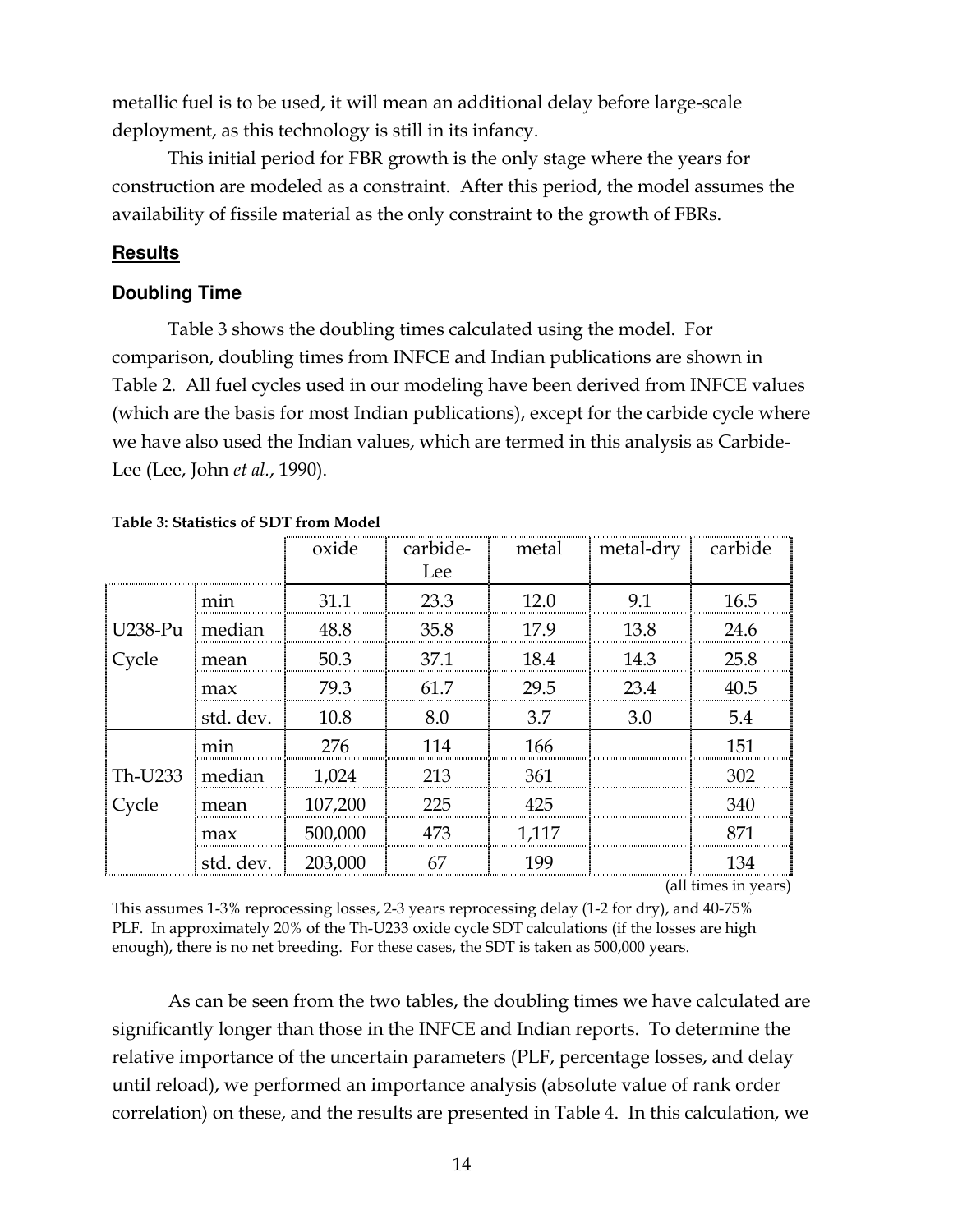assumed a first-order estimate of uniform distributions for the uncertain parameters, across the ranges specified before.

|         |                        | oxide | carbide-<br>Lee | metal | metal-<br>dry | carbide |
|---------|------------------------|-------|-----------------|-------|---------------|---------|
|         |                        |       |                 |       |               |         |
|         | PLF                    | 0.92  | 0.93            | 0.94  | 0.92          | 0.94    |
| U238-Pu | reprocessing<br>losses | 0.29  | 0.24            | 0.17  | 0.16          | 0.18    |
| Cycle   | delay until<br>reload  | 0.28  | 0.37            | 0.26  | 0.38          | 0.35    |
|         | PLF                    | በ 17  | 0.62            | 0.41  |               | 0.48    |
| Th-U233 | reprocessing<br>losses | 0.96  | 0.74            | 0.89  |               | 0.85    |
| Cycle   | delay till<br>reload   | 0.03  | 0.25            | 0.17  |               | 0.15    |

#### Table 4: Importance Analysis for SDT

This assumes 1-3% reprocessing losses, 2-3 years reprocessing delay (1-2 for dry), and 40-75% PLF. Sample size was 500 for all SDT calculations.

 This analysis shows that for the U238-Pu cycle, PLF is the most important parameter in determining doubling time, while for the Th-U233 cycle, losses are of primary importance, followed by PLF.

# **PHWR Growth**

 The growth of PHWRs is limited by domestic uranium supplies. Figure 1 shows the growth of PHWR capacities based on a high availability of domestic uranium (70,000 tons). The number of PHWRs going on stream is dependent on the number of construction teams building the reactors. The plateau seen in this figure represents equilibrium between new construction and decommissioning of old reactors.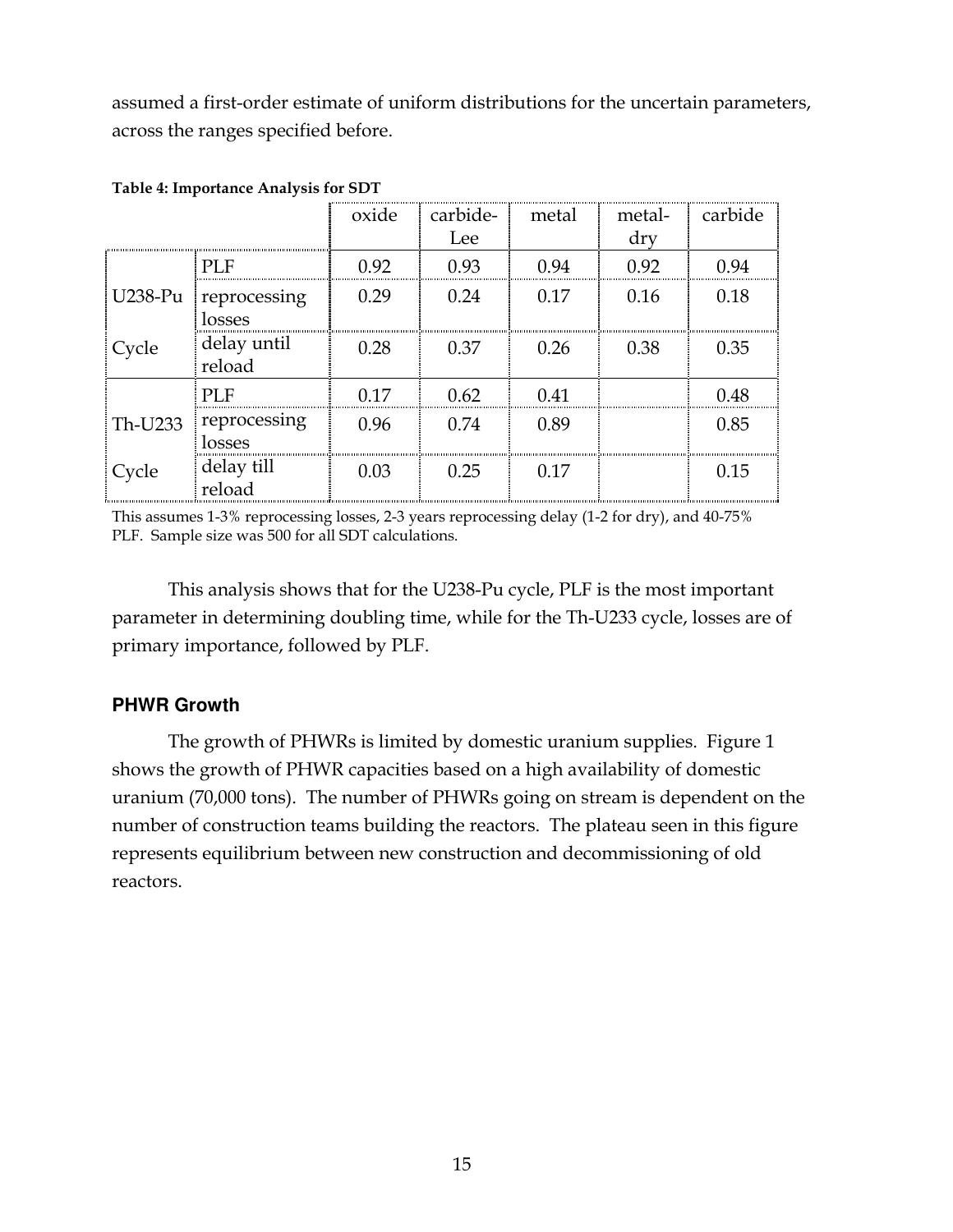

#### Figure 1: PHWR Capacity Projections

This assumes 70,000 tons of uranium available domestically, and varying numbers of teams constructing PHWRs (in pairs). Reactors are assumed to have a 40 calendar year life, and operate at a 55% lifetime PLF. Construction takes 10 years (including the initial infirm period at low power). Reducing the construction time increases the peak PHWR capacity, but reduces the duration of the plateau. It also does not affect FBR growth as reprocessing remains a constraint.

 The current construction capability is for 2 twin-reactor sites (of 220 MWe). Even an aggressive construction schedule of 5 teams constructing five twin units with a 7-year construction time would take until 2028 to reach peak capacity. This peak capacity of 18 GWe would last only about a decade, after which PHWR capacity would fall off rapidly.

# **Reactors Needed to Achieve CSDT**

 DAE maintains that there is enough Pu available from PHWRs to allow approximately 25 GWe of FBRs to operate (Sundaram, 1996), at which point CSDT is achieved. We have modeled the growth of FBRs operating only on Pu from FBR breeding. (At some point, Pu from PHWRs would no longer be available, as those reactors would have exhausted the country's supply of U.) As expected, the initial doubling time for a small number of reactors begins with SDT, coming closer to CSDT with more reactors operating. However, there is an offset. This is because the fuel used to start up a new reactor will have to undergo burn-up and reprocessing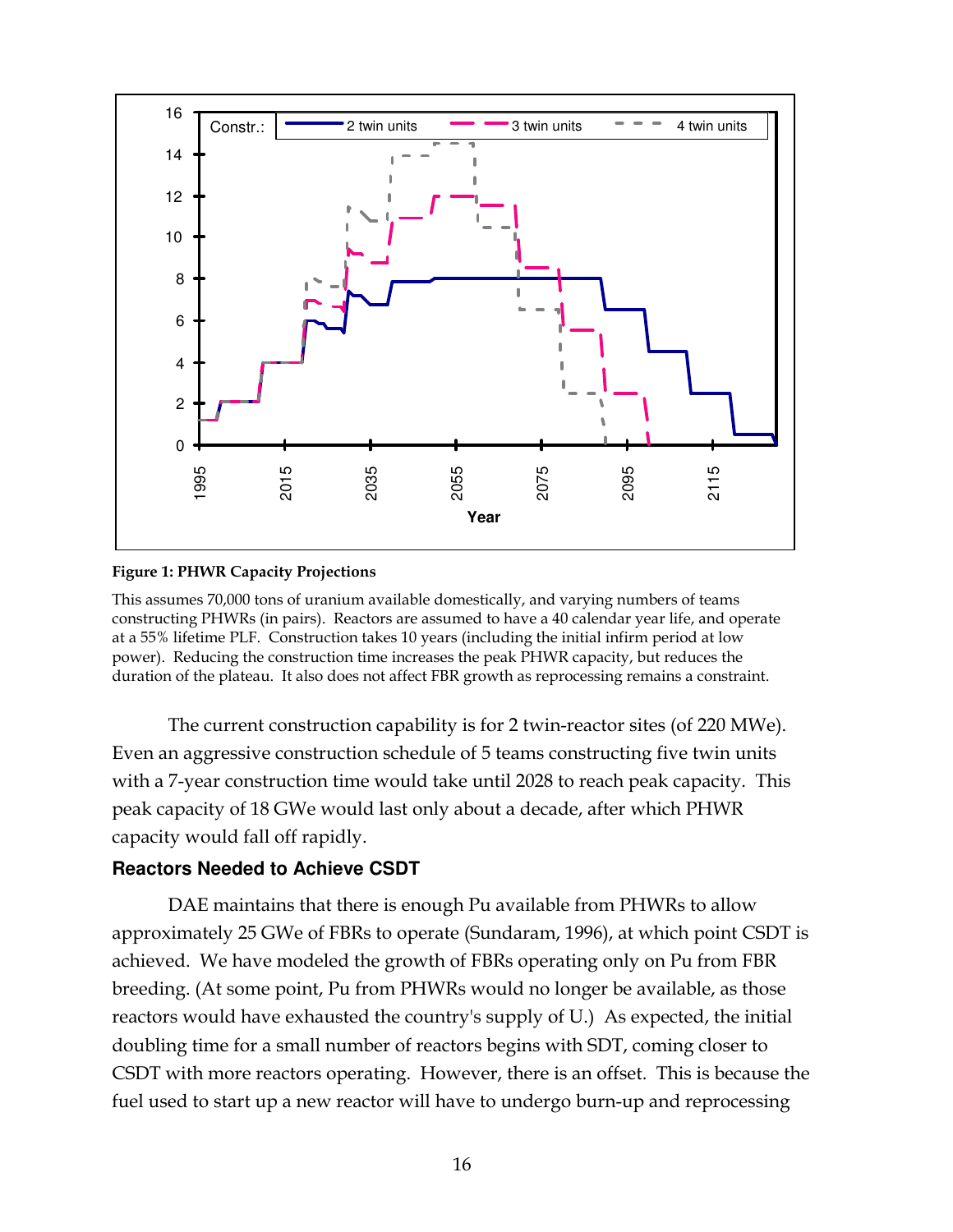before joining the pool of fissile material. Stated another way, a specific reactor won't be outputting any fissile material for use in a new reactor for a number of years after beginning operation. This shows that SDT as generally defined is itself subject to such an offset. In the long run, this offset is equal to the logarithm<sub>e</sub> of the time for burn-up and reprocessing. Table 5 compares the theoretical compound system doubling times with the actual doubling times.

|              | Calculated SDT<br>(model) | implied CSDT<br>$=$ SDT $\infty$ log <sub>e</sub> (2) | <b>Actual Doubling</b> |
|--------------|---------------------------|-------------------------------------------------------|------------------------|
| : oxide      |                           |                                                       | 38 to 40               |
| carbide -Lee | 38 Z                      | 26.5                                                  | 29 to 30               |
| metal        | 19 ()                     | 13 1                                                  | 16 to 17               |
| carbide      | 76 R                      |                                                       | 21 to 22               |

Table 5: Doubling Times for U238-Pu Cycle, Calculated vs. Actual Doubling

(all times in years)

This assumes 60% PLF, 2% losses, and a three-year reprocessing delay. The offset between the CSDT and actual long-term doubling is because fuel has to undergo burn-up and cooling/reprocessing/fabrication. The reason for there being a range for Actual Doubling is that after starting as many new reactors as possible, there is typically some leftover fissile material, which reduces the time needed till the next one can start.

# **Implications**

 The fact that nuclear power is capable of providing energy for many years is undisputed. A key question, however, is when that is likely to be realized, given all the constraints discussed in the earlier sections. A useful exercise would be to examine the contribution of nuclear power as a percentage of the total electrical capacity in the country. For this study, we have assumed the contribution of nuclear power to be determined as the sum of PHWR and FBR capacities. We have not included in this calculation light water reactors that are in operation (Tarapur) or are proposed to be acquired.

# Electrical Capacity

 To measure the share of nuclear power, one must make assumptions on the overall growth of electrical power in the country. The current installed capacity of around 85 GWe is growing at an annual rate of approximately 5% (Ministry of Power, 1996). While this growth rate will continue for many years due to the present very low per capita availability (around 350 kWh per year), it would eventually slow down. This study assumes that the current growth rate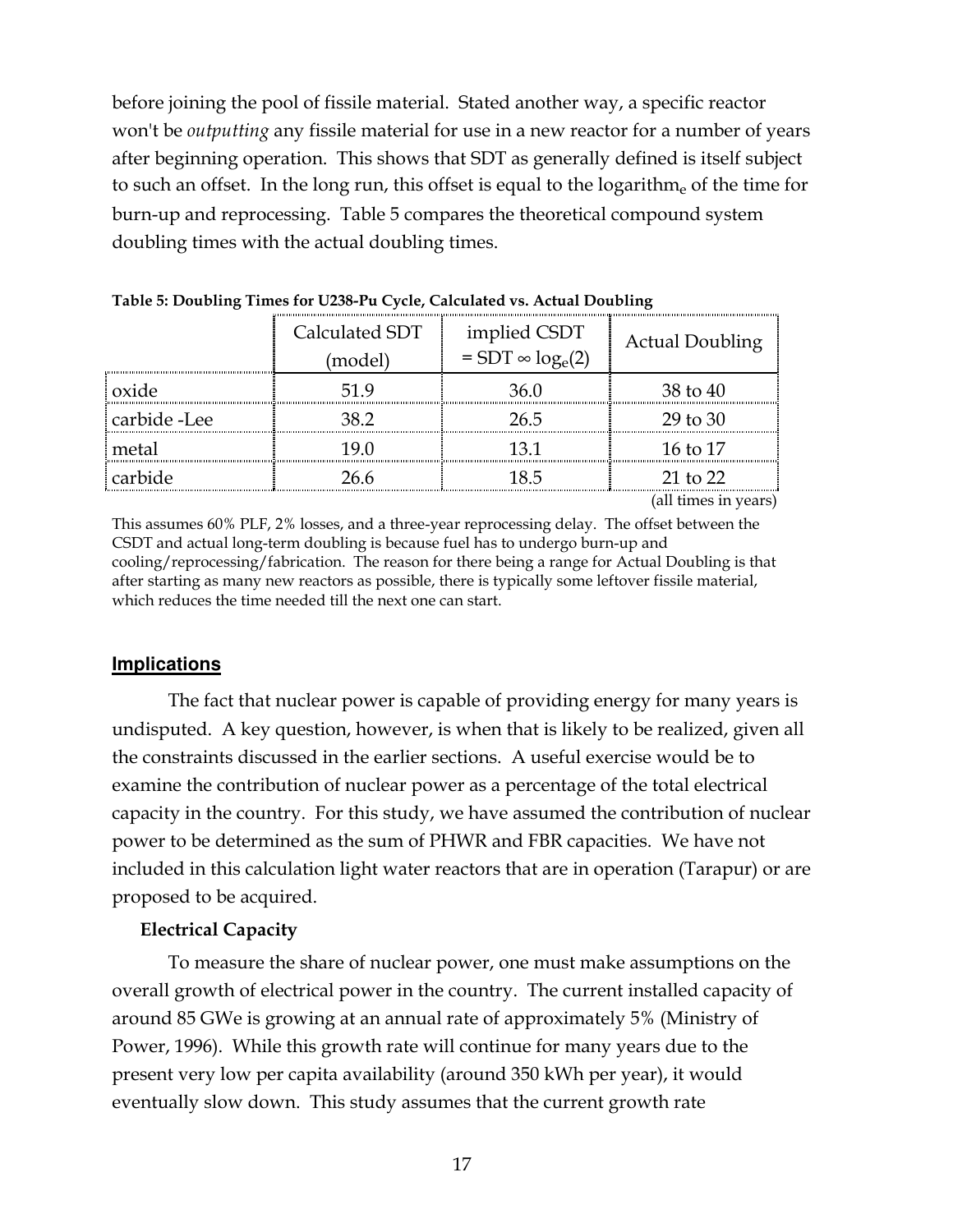(parametrically varied between 4 and 6 %) would continue for about 20 years (again, a variable), after which it would linearly decrease towards 0.5% growth as installed capacity approaches saturation capacity. Saturation capacity, in this context, is defined as the amount capable of providing for an annual per capita consumption of 2,300 kWh, based on an overall net PLF of 50%. This consumption is approximately equal to the current world average consumption and is well under the US per capita annual consumption of 11,000 kWh (DOE/EIA, 1995; Rodriguez, 1996). The saturation population is estimated to be 1.3 billion. Even though the saturation consumption of electric power may appear low and depressing in meeting India's aspirations, it should be remembered that for achieving even this value, India would have to add 600 GWe of power at an estimated cost of \$1 billion per GWe. After reaching saturation capacity, the electrical capacity would continue to grow at the residual growth rate, as is seen in other developed countries with stable populations. Appendix F shows the growth of electrical capacity including the modeled growth of nuclear power. While these curves are subject to the assumptions mentioned above, they bring out the limited contribution that nuclear power is likely to play in the coming years.

# **Share of Nuclear Power**

 $\overline{a}$ 

 An important result of this study is the share of nuclear power within the country's generation capacity (Figure 2).13 These calculations are based on the U238-Pu cycle, as is currently planned by DAE. If the overall electricity growth rate is slower than that assumed in this model, it would likely affect nuclear power more than other forms of power, as it is a highly capital-intensive industry. This may further reduce the share of nuclear power in the overall electricity generation capacity. As the results showed the importance of PLF in doubling, we show in Appendix G the share of nuclear power for different PLFs.

<sup>&</sup>lt;sup>13</sup> This share excludes contribution from any imported LWRs, as well as from TAPS 1&2 and RAPS 1&2, which are rated at only 520 MWe, and have only some 10-15 years of life left.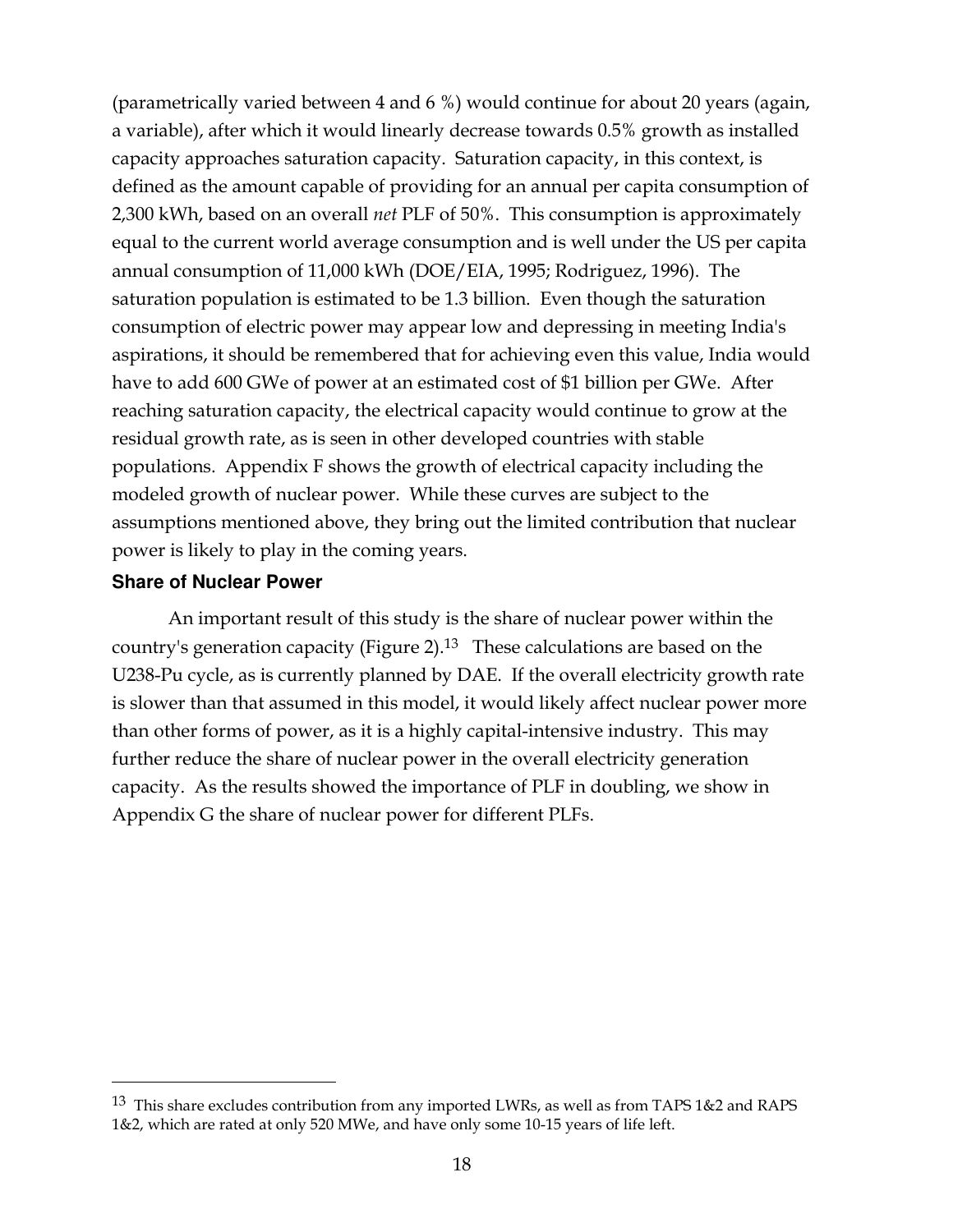

Figure 2: Share of Nuclear Power (by Capacity), for U238-Pu Cycle

The initial share is largely a function of PHWRs. FBR share is the upper-bound on possible capacity due to limited fissile availability. It does not account for contingencies or delays in any aspect of the fuel cycle. It assumes a 60% PLF, 2% reprocessing losses, and a 3 year reprocessing delay (2 year for dry).

 In the last section we showed that the growth of fissile material through breeding would not be as rapid as desired to allow an increase in nuclear power capacity in the near future. As seen in Appendix G, even with optimistic (but realizable, as recent NPC performance has indicated (NPC, 1997)) load factors, 70% PLF, the share of nuclear power will continue to remain low. This is due to India's choice of technology, which is path-dependent: the past performance of power reactors combined with their present attainments will strongly determine the future performance of nuclear power in India, as breeders depend on fuel produced from the past operation of reactors.

 A succinct method of summarizing the limits on fissile growth based on breeding is comparing the growth rates corresponding to the calculated doubling times with the overall electricity growth rate, which is expected to remain at or above 5%. Table 6 shows the calculated growth rate of fissile material (corresponding to the actual long term doubling times shown in Table 5). If breeding is the only method of increasing fissile material, it would imply a fall in the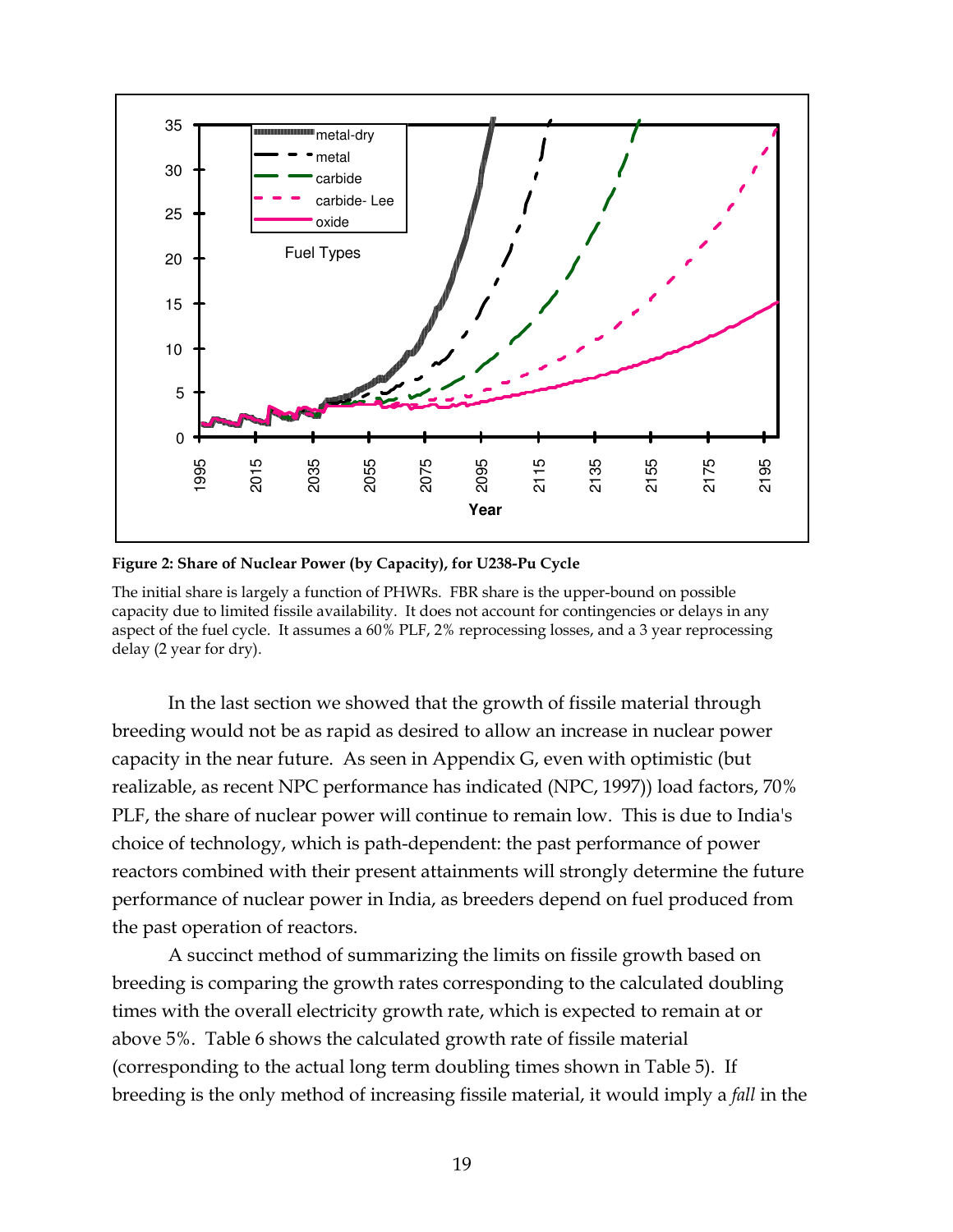share of nuclear power, at least until the electricity growth rate declines. The fissile material growth rate would not cross 5%, even with dry reprocessing for metallic  $f_{11}$  $e_{1}$ 

|             | <b>Fissile Growth Rate</b> |
|-------------|----------------------------|
| oxide       | 1.73%                      |
| carbide-Lee | 2.31%                      |
| metal       | 4.08%                      |
| carbide     | 315%                       |

Table 6: Fissile Material Growth Rate (U238-Pu Cycle)

This assumes 60% PLF, 2% reprocessing losses, and 3-year reprocessing delay.

# **Discussion**

 Under the current policy scenario, the share of nuclear power will remain very low for the coming five or more decades. The limits on domestic uranium supplies, as well as construction constraints, will restrict PHWR growth. As we showed in an earlier section, breeding will be very slow, especially based on oxide fuel as currently planned. Even the fastest breeding cycle, metallic fuel, will allow only a limited share for nuclear power in the coming decades. This analysis shows the assumptions made by DAE are overly optimistic and, unfortunately, unrealizable.

 As shown in the earlier section, it is not possible to breed at a rate equal to  $SDT \times log_e(2)$  as there is an offset imposed by burn-up and reprocessing. Even to approach CSDT requires the continuous and immediate use of the excess-bred material in new reactors. Such continuous growth, in all areas of the nuclear fuel cycle, is difficult to sustain.

 The limits on construction due to licensing delays, capital availability and its high cost, infrastructure requirements and environmental concerns are very real. Multilateral funding for nuclear power is unavailable, and the Indian government is currently funding only two teams working on twin reactors. Without increasing the number of teams constructing reactors or any other facilities, the installed base will plateau as older units are decommissioned. Reducing the construction time does not alter the outlook much, and there is a limit to how many reactors can be constructed simultaneously. The record for the number of reactors under construction over a five year period is held by the French, with thirty reactors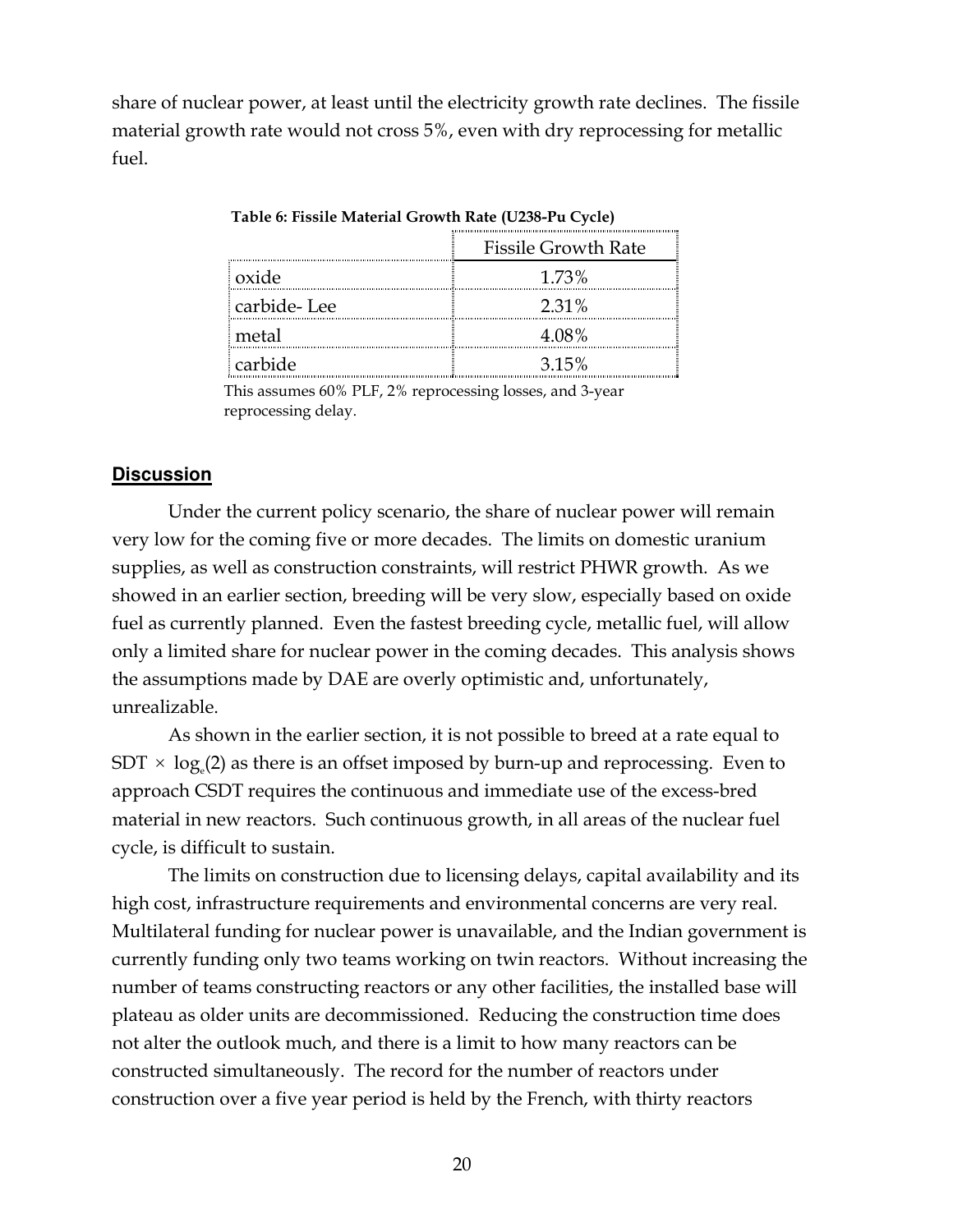(average) (Krishnan, Tongia et al., 1997). The Indian performance is far lower, and that too for reactors of smaller capacity.

# **What Can Be Done?**

 $\overline{a}$ 

# Comparing Fuel Cycles

 The importance analysis (Table 4) shows which parameters affect doubling time more strongly. Are there any choices that can be made amongst the various fuel types and fuel cycles that offer the promise of rapid breeding? Only metallic fuel coupled with dry processing appears to be an attractive fuel option. However, this technology has still not developed fully, let alone found commercial use. Even metallic fuel is not adequate to produce fissile material rapidly enough for increasing the percentage share of nuclear power

 When comparing fuel cycles for rapid growth of fissile material, most variables affect SDT monotonically. PLF14 is an important variable, not only for reducing doubling time but also for the production of greater (and more economic) power. Losses, which should be minimized for safety and economic reasons, affect SDT most strongly in the Th-U233 cycle.

 Reprocessing and fabrication are batch processes. One can decrease the time needed for reprocessing by building extra capacity to operate in parallel. However, this is uneconomic after a point as it increases the plant idle time. Extrapolating from INFCE Table XXI, the reprocessing requirements for 30 GWe of U-Pu oxide FBRs, for a two-year reprocessing and fabrication time, are on the order of 900 tons heavy metal per year! This is based on a .55 reprocessing PLF. It is important to note that reprocessing fuel with such a high burn-up has not been economically tested. Such highly fissile fuel will typically have a much lower throughput than spent LWR fuel for safety reasons (Krishnan, 1996). Clearly, the economics of reprocessing need further examination.

 Metallic fuel is also attractive if rapid breeding is the goal. However, it will have a longer lead-time, as the technology is less developed in India. The bulk of the experience with metallic fuel lies with US national labs, such as Argonne National Laboratory (ANL).

 Costs are difficult to assign to these technologies, if only because of limited worldwide experience. In addition, Indian conditions are likely to be different. What is known is that dry reprocessing promises to be cheaper (capital- and O&M-

<sup>&</sup>lt;sup>14</sup> PLF improvement is not directly a function of reactor configuration or fuel choice, but is a very important part of rapid breeding.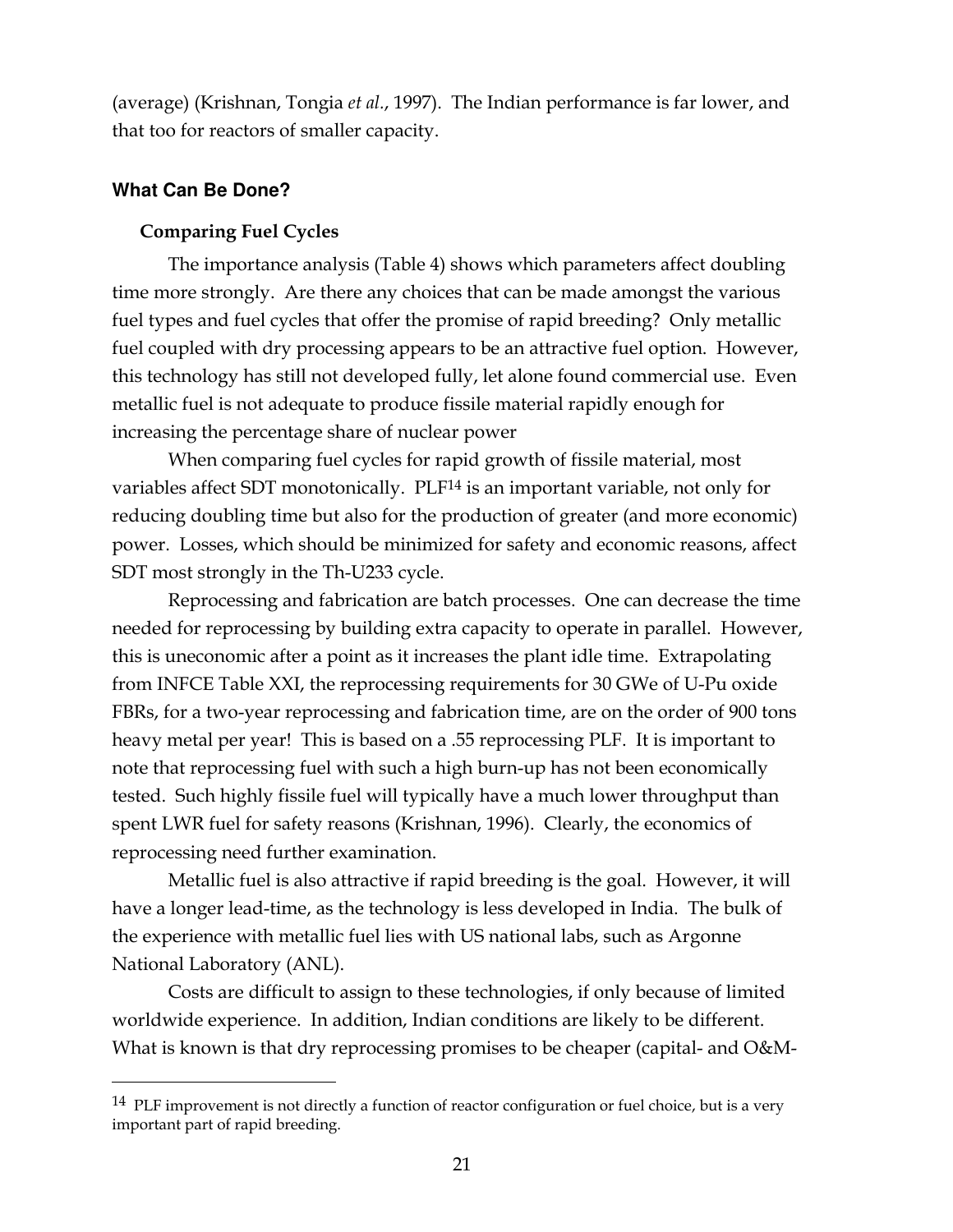wise) than wet reprocessing. In addition, fabrication in the Th-U233 cycle is likely to be more expensive than for the U238-Pu cycle, due to the γ-radioactive daughter products. It requires remote fabrication. In terms of fuel costs, the metallic core requires the least inventory15, and should thus be the cheapest, regardless of reprocessing costs.

 In terms of flexibility, reactors designed for metallic fuel can accommodate oxide fuel, but the reverse is generally not true (Bhoje, 1996a).

# Metallic Fuel Development

 Metallic fuel is the only one easily capable of dry reprocessing, which offers many advantages (listed below). It improves doubling time because of a reduced Ext-Factor, as well as a reduced offset from CSDT. However, while reprocessing and fabrication can be sped up in this process, the minimum cooling time will be constrained to the time until the next reload. In fact, there are incentives to increase the burn-up (to over 150,000 MWd/ton), resulting in a longer reload delay<sup>16</sup>. This is because each reload (and simultaneous repairs and inspections) results in a downtime on the order of one or more months (Krishnan, 1996). Also, each reprocessing leads to losses.

 There are other reasons why the metallic fuel cycle in conjunction with pyroprocessing is attractive. Safety is an important consideration. ANL has shown that metallic fuel can offer passive safety, as was demonstrated by their 1986 test at EBR II (Chang and Till, 1989; Chang, 1989). While metal fuel has a lower melting point than oxide, the increased thermal conductivity more than compensates for this. Dry reprocessing offers the possibility of actinide partitioning, meaning that many of the long-term radioactive products can be reloaded into the reactor and burnt. If one burns not only the plutonium but also other minor actinides such as Americium, Neptunium, Curium, etc., the resulting high level waste (HLW) will decay to lower radiation levels much sooner than standard HLW, in hundreds instead of thousands of years (Chang and Till, 1989; Hannum, 1991). Appendix H shows the effects of actinide burning on radiation levels from wastes (Oye, Skolnikoff et al., 1995).

#### Non-Proliferation

 One other crucial reason in favor of dry reprocessing is non-proliferation. Spent fuel is not considered direct bomb material, because of its radiation levels as

<sup>15</sup> This is for the U238-Pu cycle.

<sup>&</sup>lt;sup>16</sup> Metal fuel is capable of higher burn-ups because of a harder neutron spectrum, resulting in lower excess criticality at the beginning of a cycle (Chang and Till, 1989).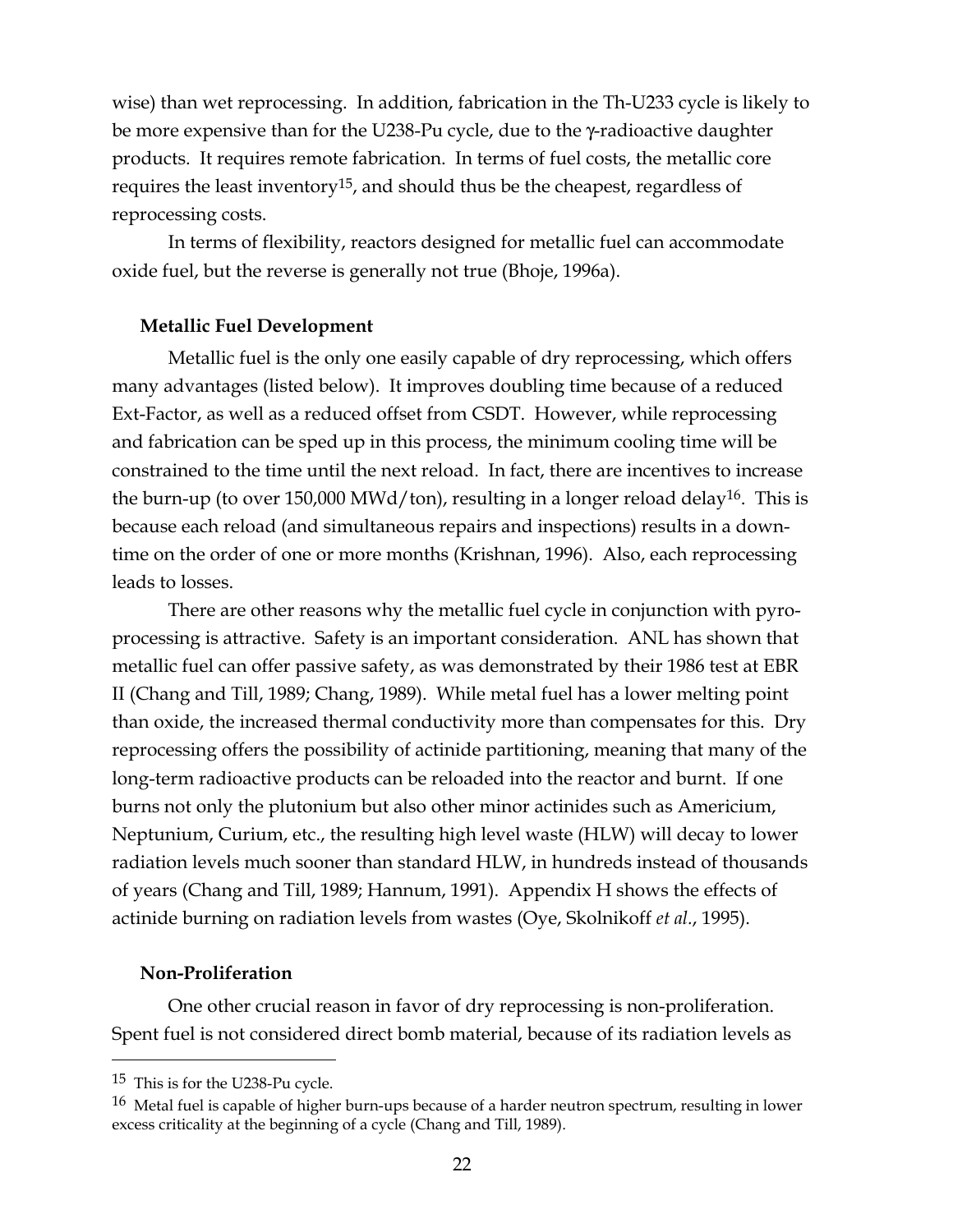well as its poor fissionability. It has to be reprocessed to extract plutonium, and this is the reason that reprocessing is of major concern regarding proliferation. Even countries that have signed NPT, such as Japan, have been under pressure not to use plutonium (safeguarded or not) (Oye, Skolnikoff et al., 1995; Solomon, 1993). The throughput of plutonium envisioned for large-scale FBR deployment is on the order of hundreds of tons per annum. Satisfactory techniques for safeguarding the large quantities of plutonium found in reprocessing plants are still under evolution, and this may turn out to be a major issue. However, the short-term policy of simply disallowing reprocessing is not necessarily the answer.

 Because of concerns arising out of large-scale availability of plutonium, the US strongly discourages not only setting up new reprocessing plants but also development of new technologies for reprocessing. This concern even extends to the further development of FBR technology. One technology that could address these concerns is pyro-processing.

 The Purex process, the conventional method for reprocessing fuel in the U238-Pu cycle, was developed with the goal of obtaining relatively pure plutonium. That is no longer the goal as fast reactors can accept plutonium with impurities. In dry reprocessing, plutonium is not isolated. A mixture of uranium and plutonium with minor actinides and some fission products (making weapons virtually impossible) can be the end product (Chang, 1989; National Research Council, 1992). The smaller size of the dry reprocessing plant and fabrication facility leads to the concept of an Integral Fast Reactor (IFR) (Chang and Till, 1986; Chang, 1989; Battles, Miller et al., 1992). This involves co-location of the dry reprocessing facility with the reactor, reducing transportation costs and risks, both safety and of diversion.

 The Th-U233 cycle, though slower in growth, offers some non-proliferation advantages. U233 (fissile) can be denatured by mixing it with U238 (fertile). Weapons grade enrichment would then require isotopic separation.

#### Other Options for Nuclear Power in India

 The role of thorium in thermal reactors needs further examination. India is developing the Advanced Heavy Water Reactor (AHWR) as a means of utilizing thorium. The AHWR will use a small plutonium seed while extracting some 75% of its energy from thorium, which will be bred and burnt in-situ (Kakodkar and Balakrishnan, 1990; Balakrishnan, Vyas et al., 1994). The AHWR will provide numerous passive safety features, along with which the simplified design offers lower capital costs. However, the AHWR is only in the planning stages, and will likely take at least two decades before commercial deployment. There is also the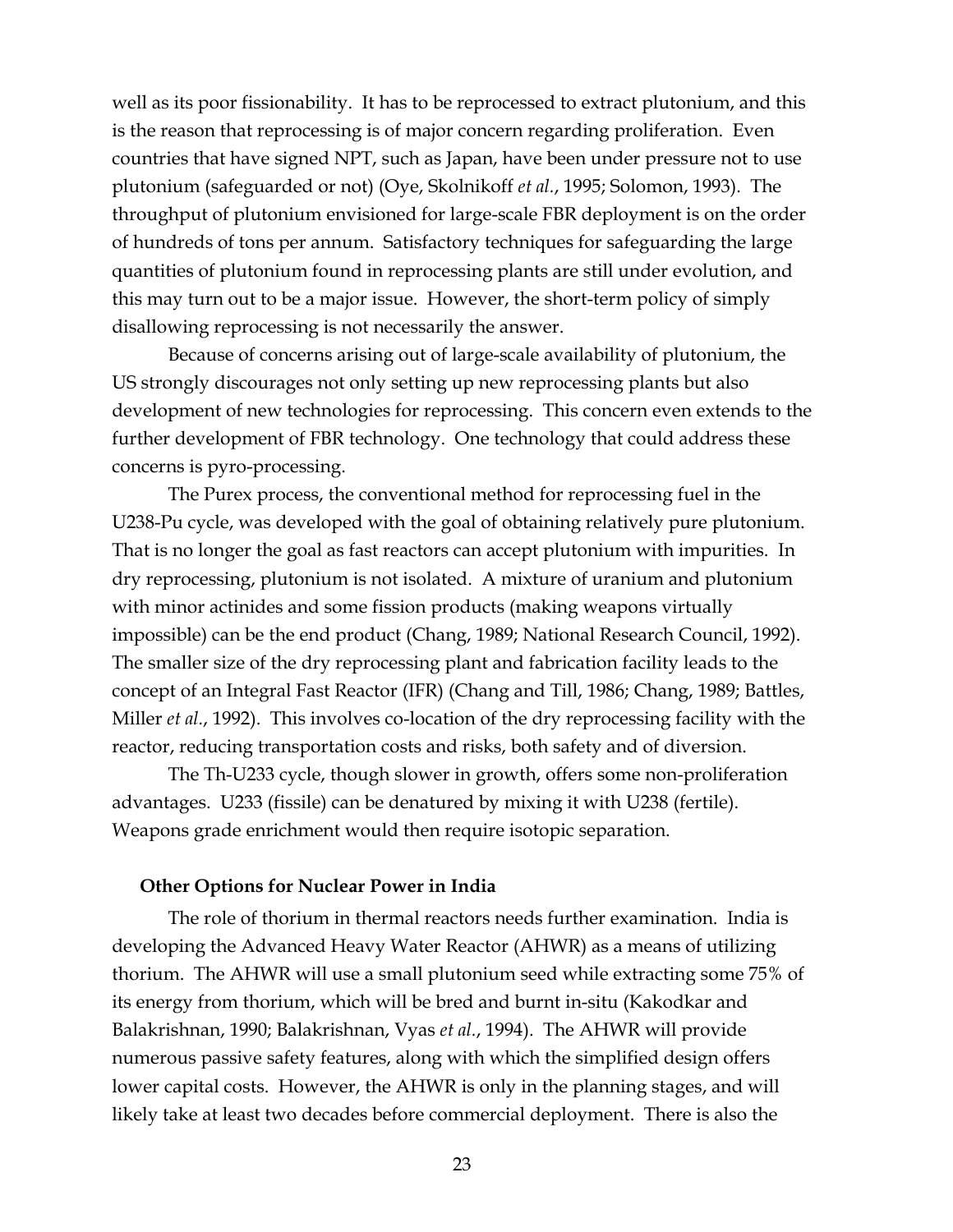problem of such reactors consuming Pu that would be needed for long term breeding plans. AHWRs would offer very little (if not negative) growth in fissile material

 For renewed interest in nuclear power by policy-makers, NPC must complete a number of steps currently planned. These include improving the current PLFs, reducing the construction time through better management of manpower and funds, and increasing the reactor size to 500 MWe. This last will go a long way in providing increased power for a given construction project.

 As breeding is not a viable option for the short or medium-term, increased use of uranium in thermal reactors would be a promising option for increasing the contribution of nuclear power. In addition to intensifying the exploration of uranium ores in the country, India should consider entering into long term agreements with other countries, with appropriate policy innovations, for importing uranium. This could be utilized not only in the forthcoming 500 MWe PHWRs, but in LWRs as well, which are often 1,000 MWe or larger in size. In light of the results of this study, we feel that importing nuclear reactors must also be considered. With international technology will also come the possibility of international funding, which will be a boon for such a capital-intensive industry. Already, there are negotiations proceeding for import of two large-sized Russian Light Water Reactors.

# **Policy Direction**

 The Indian nuclear power program is more than four decades old, and DAE is unwaveringly following the path charted in the early years of the program. As far as known, the current Three-Phase Plan has not been reviewed or modified (schedule changes aside). India continues to believe separating Pu is necessary, with the intent of eventually converting thorium into U233 in the third phase.

 The main problem DAE sees is the lack of funding, which has delayed its first phase drastically. India today only has some 2 GWe of nuclear power, instead of the 10 GWe as scheduled till recently. The unspoken but experienced factors limiting growth have been export embargoes from nuclear producers (Katz and Marwah, 1982), the absence of a proven, reliable, and acceptable breeder technology with a fast enough breeding gain to provide energy security, and limited realization of the U233 cycle. Meanwhile, India continues to stockpile spent fuel from its power reactors. Crude calculations show that India had almost three tons of plutonium in the form of unsafeguarded spent fuel as of March 1997, and produces hundreds of kilograms of Pu in the form of spent fuel every year (at the current PHWR capacity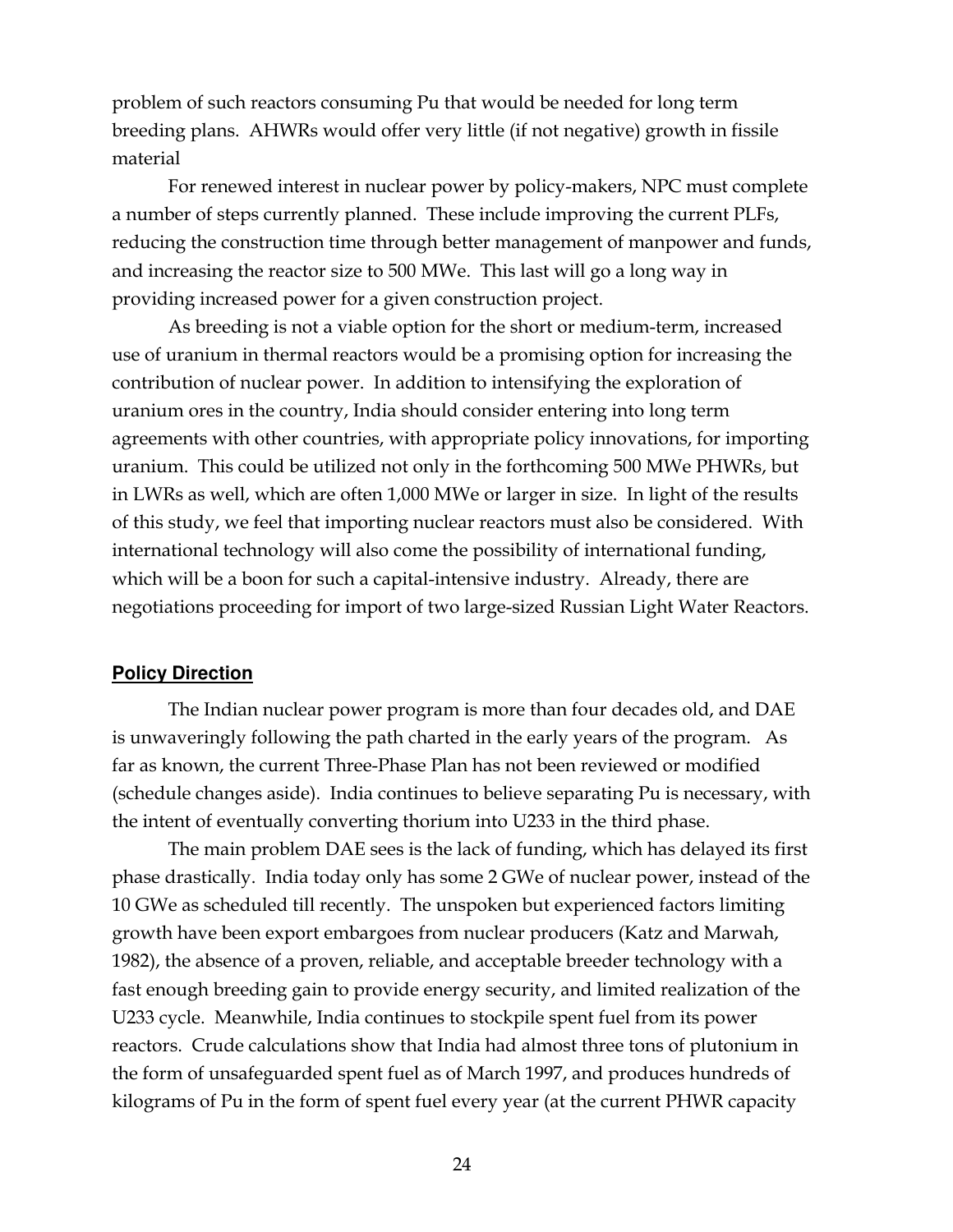and modest load factors).17 Using the definition of 8 kg plutonium as significant quantity (SQ) (Oye, Skolnikoff et al., 1995), an amount enough for a nuclear weapon, India could choose to reprocess this fuel and make hundreds of nuclear devices<sup>18</sup>.

 India has not signed NPT or the Comprehensive Test Ban Treaty (CTBT), citing the discriminatory nature of these treaties as well as their explicitly not mandating a time-frame for elimination of nuclear weapons (Subrahmanyam, 1985). India was one of three countries that voted against CTBT. As a non-member of NPT, CTBT, or the London Club, India is the only country with proven nuclear weapons capabilities and fuel processing experience. In spite of a perceived isolation from treaties, verification and control regimes, India has exercised great maturity in safeguarding its materials and technology. As if to emphasize this restraint, India has not yet reprocessed spent fuel from its power reactors on a large scale, and has refused to yield to the demands of certain countries to share its plutonium technology (Hussein, 1992).

 The US nuclear euphoria of earlier decades, which led to a nuclear capacity of almost 100 GWe being installed, has withered away. Other than plutonium fears, which have led to an almost total abandonment of reprocessing and breeder technology development<sup>19</sup>, the major concerns are environmental, safety, and lack of commercial viability compared to other conventional and non-conventional energy sources.

 The present standoff between other nations and India on these issues has neither brought down worldwide concerns of nuclear proliferation nor provided reliable and safe power for India. We see four policy options available, and these are summarized in Table 7.

 The first option is to maintain the status quo of India going alone along its Three-Phase Plan, with no transfer of technology or material (fuel) from other countries. This is a lose-lose situation. This study shows that given the present technology status and level of implementation, breeding with its touted energy security is not going to be realizable at all. The world will have to be content with India's track record in securing its nuclear technology and materials. Reduction of plutonium stockpiles and bringing India under international safeguards will remain elusive.

<sup>17</sup> These amounts exclude safeguarded reactors (RAPS 1&2, TAPS 1&2).

<sup>&</sup>lt;sup>18</sup> Of course, this plutonium is not weapons-grade, meaning that a larger quantity than 8 kg is needed for criticality.

 $19$  The recent announcement by DOE to consider burning weapons-grade plutonium in reactors (Wald, 1996) (along with vitrification as the other option) shows that the US government might change its views.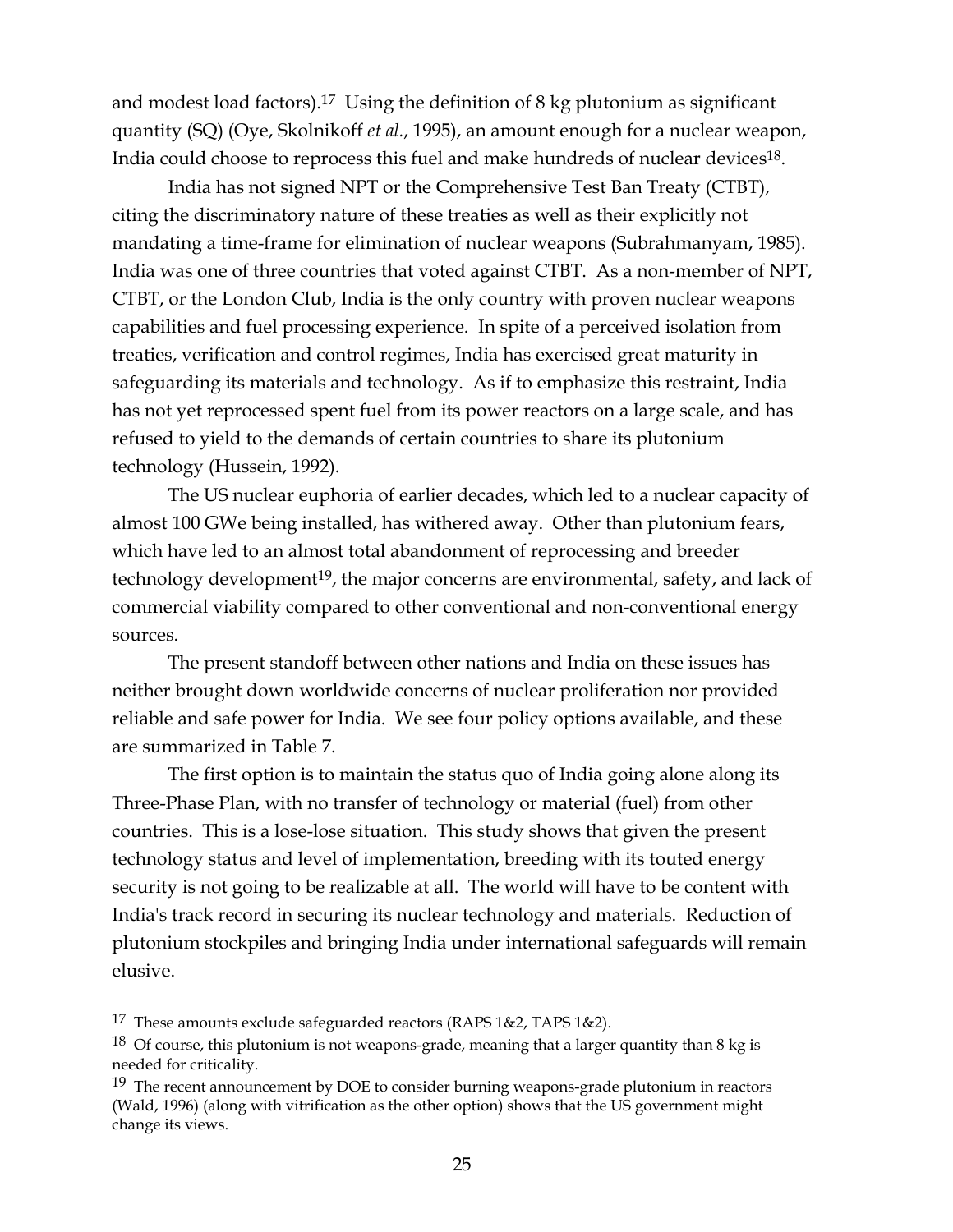There is the possibility of the US practicing a benign neglect of India's nuclear power program, not opposing India's acquiring technology from other members of the London Club (second quadrant of Table 7). While India might consider this a win situation, this may merely continue India's dependence on the Three-Phase Plan, which this analysis has shown to be non-viable. The present high costs of nuclear power<sup>20</sup> and uncertainties regarding imports (especially without US approval) make widespread deployment of even thermal power reactors difficult. The world will not benefit, as India will continue to pursue its use of plutonium without participating in international efforts to contain plutonium. Only those reactors and materials of international origin would be subject to (islanded) safeguards.

 The policy opposite to the status quo, of persuading India to sign NPT and CTBT, is no option at all. All political parties in India are united in their opposition to India signing these treaties, which they perceive as perpetuating the current nuclear hegemony and bringing India back in the colonial era. In addition, even signing these treaties does not appear to ensure a free hand towards pursuing plutonium use for power needs.

 The fourth option is for other nations to agree to help set up thermal nuclear reactors with an understanding that all the spent fuel would either be shipped back to the supplier or remain under international safeguards. The irradiated fuel would not be reprocessed until technologies that address proliferation concerns are developed. India would also agree to not step up its plans for reprocessing the current spent fuel, and would bring all domestic power reactor fuel under international safeguards. It would also open up all its power reactors for inspection. This option is worth considering as it will help India increase nuclear power contribution in the short term while increasing worldwide collaboration for plutonium containment and development of proliferation-resistant reprocessing options. The world will also benefit with a "new" market for its nuclear industry.21

 At present, India is in the first quadrant of Table 7. The US would ideally like to see India in the third quadrant, while India would want the US to accept the second. The fourth quadrant appears to be a worthwhile option, with benefits for India and the US. The US, guaranteeing supplies of imported uranium<sup>22</sup>, would

<sup>&</sup>lt;sup>20</sup> Estimated final cost for a 500 MWe reactor (first of a kind) is 80 million rupees/MW (Sethi, 1996).

<sup>&</sup>lt;sup>21</sup> Since completion of this work, our attention was drawn to a January 1997 article by Haass and Rose suggesting Indo-US cooperation in nuclear power reactor development, but in a general manner (Haass and Rose, 1997).

<sup>&</sup>lt;sup>22</sup> The proven worldwide reserves of uranium under \$130/kg are estimated at 4400 thousand tons, with an equal amount directly inferred. The current worldwide requirement is approximately 60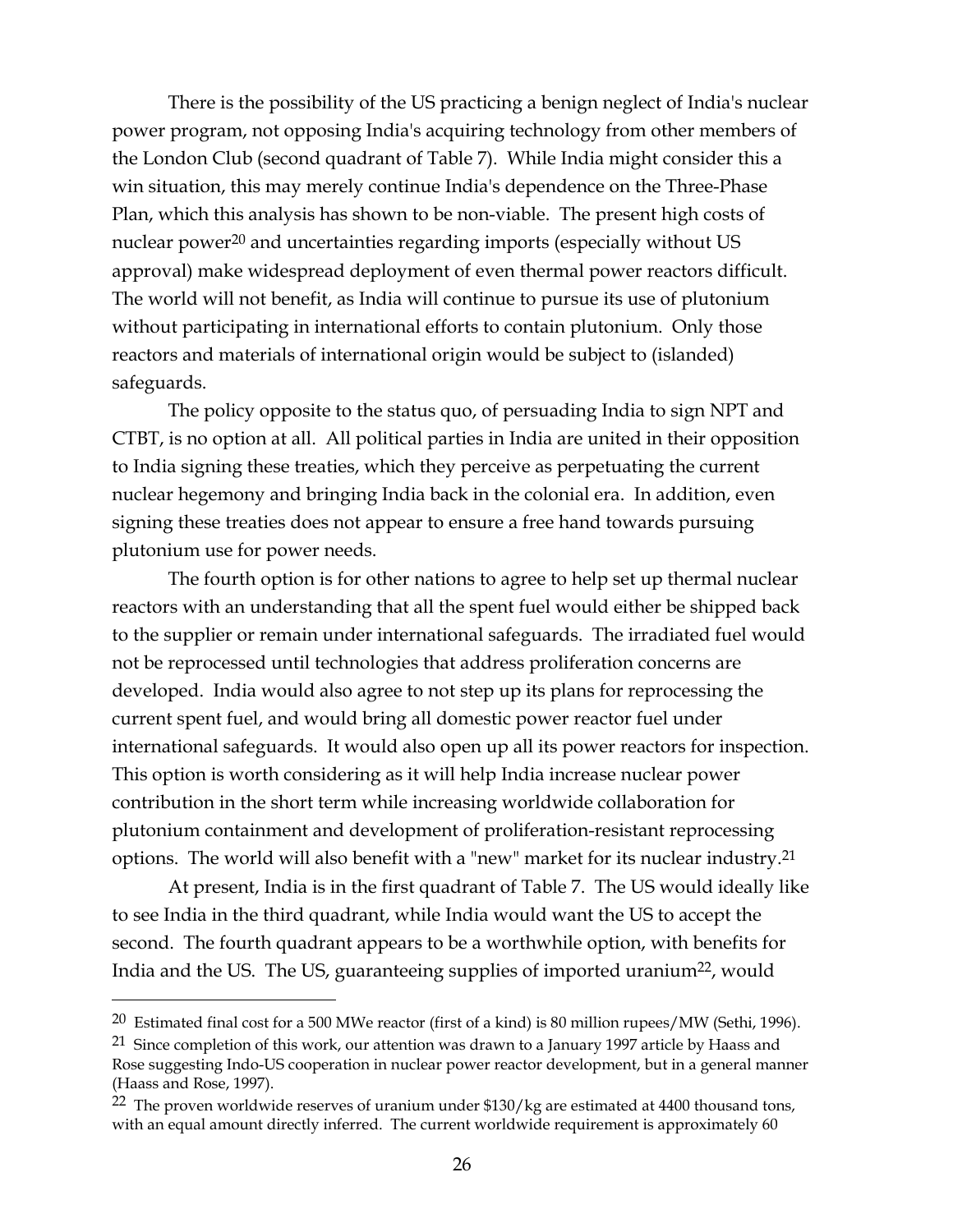take the pressure off India's using FBR technology based on plutonium obtained through wet reprocessing. India's energy concerns would be met, as would US concerns about plutonium proliferation.

 To make this last option realizable, laws in both countries will have to be reinterpreted, or even modified. These may demand new presidential waivers and policy directives. However, the improvements over the status quo for all concerned are worth the pursuit of this option.

| IV. Evolution of Cooperation:             | I. Status Quo:                                |
|-------------------------------------------|-----------------------------------------------|
| All power reactors open for inspection    | No cooperation                                |
| Import of nuclear technology and material | No future importing LWRs                      |
| (once-through), with islanded safeguards  | India continues developing FBRs               |
| Dry reprocessing developed; no Pu         | India still has tons of Pu available from the |
| separated                                 | Purex process, all of which remains           |
|                                           | unsafeguarded                                 |
|                                           |                                               |
|                                           |                                               |
| III. Full Cooperation:                    | II. Benign Neglect:                           |
| India signs NPT                           | Limited access to imported Uranium, even      |
| India gains full access to Uranium, LWRs  | LEU for LWRs                                  |
| US gains "victory", with enhanced non-    | India continues Three-Phase Plan              |
| proliferation                             | US concerns about Pu usage not addressed      |
| Reprocessing remains an issue             |                                               |

#### Table 7: Policy Options for India and the US

thousand tons uranium per year, for an installed capacity of approximately 350 GWe (Krishnan, Tongia et al., 1997). These reserves are sufficient to allow India to import uranium and use it on a once-through basis for many decades.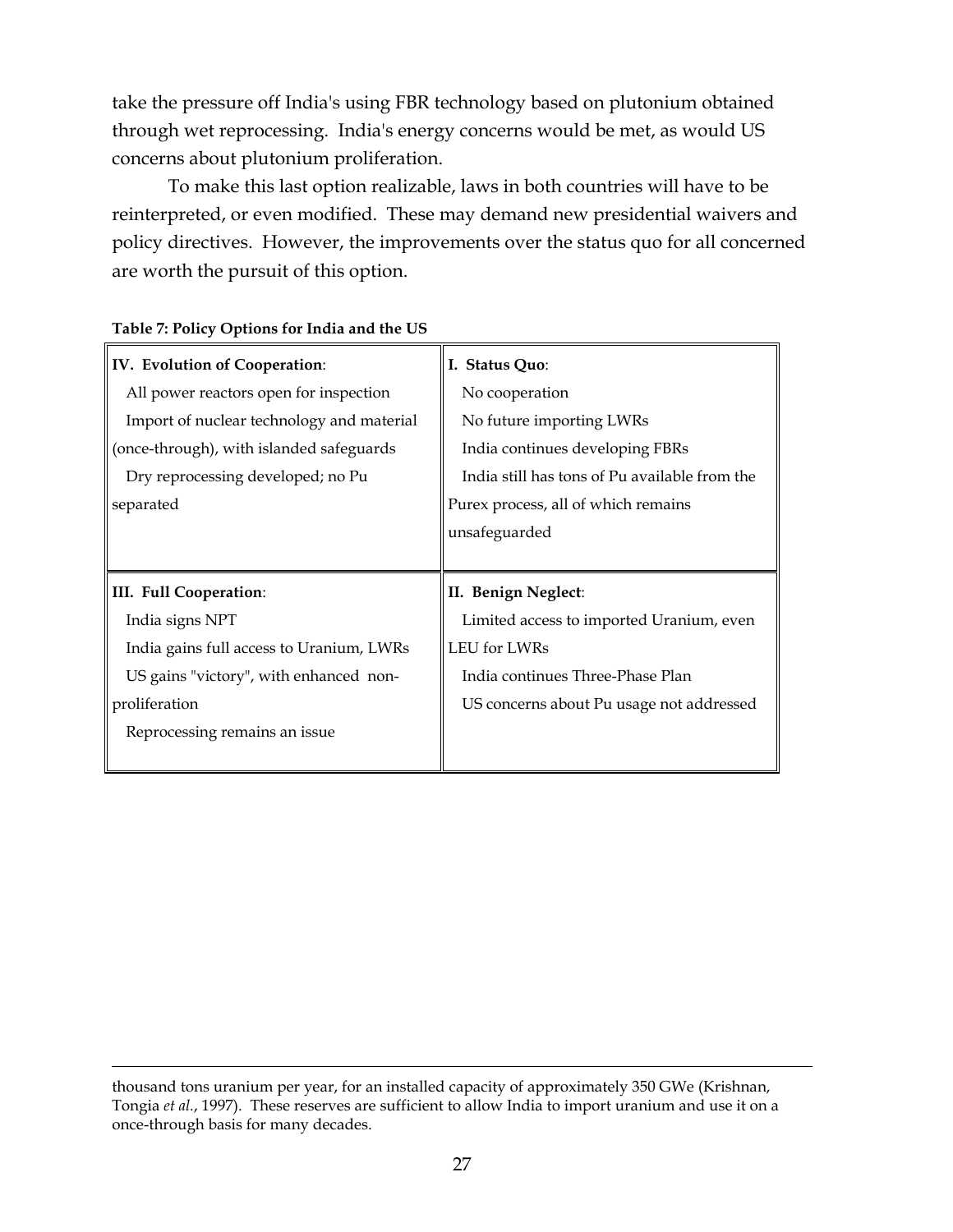# **References**

Anderson, B., Frew, J. D., Pugh, O. and Thompson, P. J. (1994). Reprocessing the Fuel from the Prototype Fast Reactor. Nuclear Engineer 35(4): 129-133.

Bahadur, Jang (1996). Personal Communication. Dy. Director, Central Electricity Authority.

Balakrishnan, Kamala, Vyas, H. P., Saha, D., Anantharaman, K. and Dhawan, M. L. (1994). Development of Advanced Heavy Water Reactor. Bhabha Atomic Research Centre.

Balakrishnan, M. R. (1990). Growth Scenarios with Thorium Fuel Cycles in Pressurized Heavy Water Reactors. Indo-Japan Seminar on Thorium Utilization: Bombay.

Battles, J. E., Miller, W. E., Lineberry, M. J. and Phipps, R. D. (1992). IFR Fuel Cycle. 54th Annual Meeting of the American Power Conference.

Bhabha, H. J. (1955). The Role of Atomic Power in India and its Immediate Possibilities. First U.N. International Conference on the Peaceful Uses of Atomic Energy: Geneva.

Bhabha, Homi J. (1958). The Need for Atomic Energy in the Under-Developed Countries. Second UN International Conference on the Peaceful Uses of Atomic Energy: Geneva.

Bhabha, H. J. and Prasad, N. B. (1958). A Study of the Contribution of Atomic Energy to a Power Programme in India. Second UN International Conference on the Peaceful Uses of Atomic Energy: Geneva.

Bhoje, S. B. (1996a). Personal Communication. Director, Reactor Group, IGCAR.

Bhoje, S. B. (1996b). Status of Fast Reactor Development in India. IAEA International Working Group on Fast Reactors: Aktau.

Chang, Y. I. (1989). The Integral Fast Reactor. Nuclear Technology 88(November): 129-138.

Chang, Y. I. and Till, C. E. (1986). Integral Fast Reactor Concept. 48th American Power Conference.

Chang, Y. I. and Till, C. E. (1989). Evolution of the Liquid Metal Reactor. The IFR Concept. 51st American Power Conference.

Chidambaram, R. (1995). Plutonium- A Valuable Asset for India. 48th Annual Session of the Indian Institute of Chemical Engineers (Chemcon 95): Kalpakkam.

Chidambaram, R. and Ganguly, C. (1996). Plutonium and Thorium in the Indian Nuclear Programme. Current Science 70(1): 21-35.

DAE (1995a). Annual Report. DAE, Government of India.

DAE (1995b). Parliament Q&A Monsoon Session. DAE, Govt. Of India.

Dayal, M., Paranjpe, S. R., Prasad, N. B. and Singh, B. (1958). Study of Fuel Cycles with Reference to a Power Programme. Second UN International Conference on the Peaceful Uses of Atomic Energy: Geneva.

DOE/EIA (1995). Annual Energy Review 1994. Energy Information Administration.

Editors (1995). Datafile: INDIA. Nuclear Engineering International(February).

Energy Committee (1990). The Fast Breeder Reactor. House of Commons, 1989-90 Session.

Haass, Richard N. and Rose, Gideon (1997). Facing the Nuclear Facts in India and Pakistan. The Washington Post: Washington, D. C., January 5, 1997, p. C02.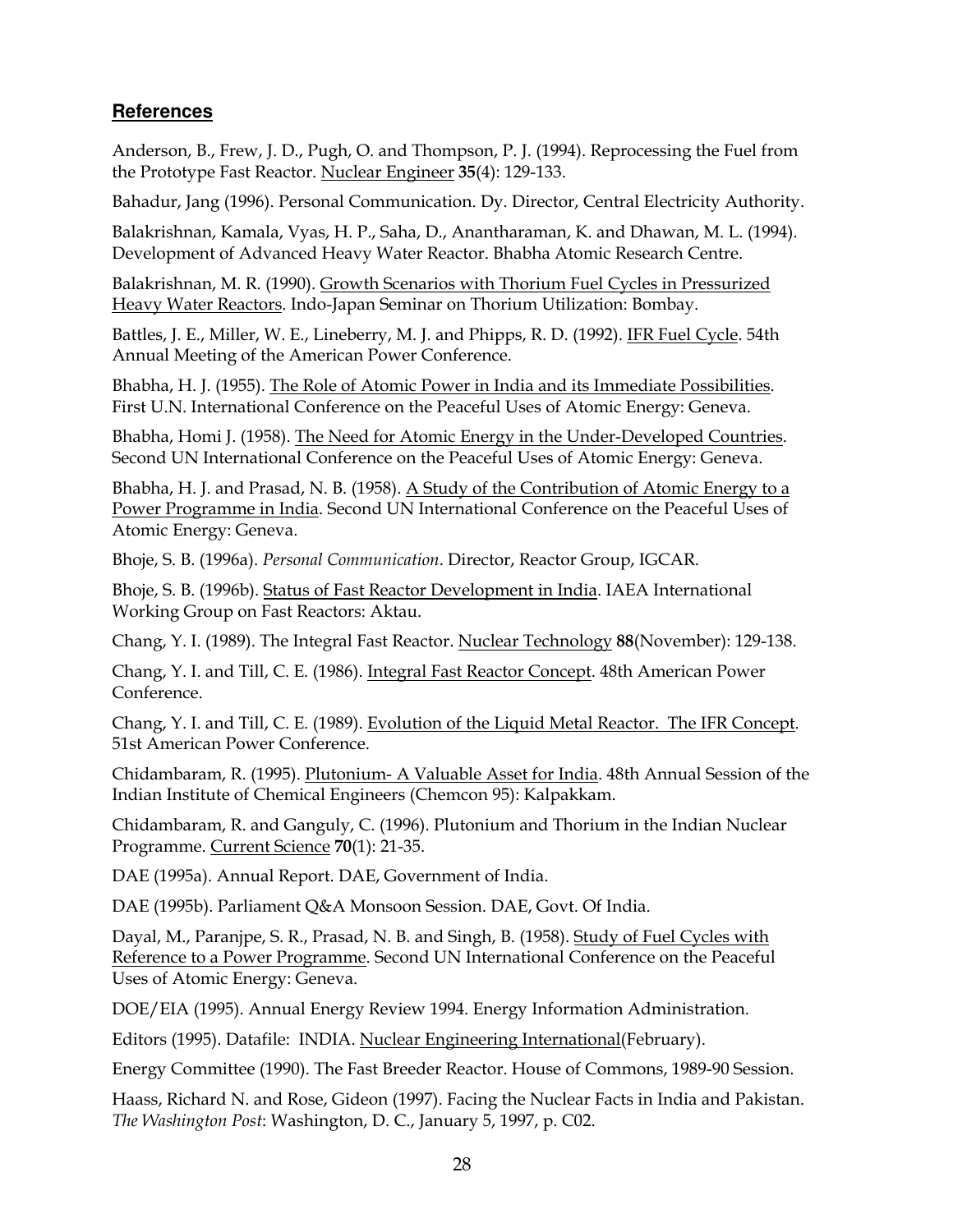Hannum, W. H. (1991). The IFR Modern Nuclear Fuel Cycle. International Power Generation Conference, ASME.

Hussein, Abid (1992). Personal Communication. Former Indian Ambassador to US.

IAEA (1995). Operating Experience with Nuclear Power Stations in Member States in 1994. IAEA.

INFCE (1980). Fast Breeders. International Fuel Cycle Evaluation Conference (INFCE)/IAEA.

Kakodkar, Anil and Balakrishnan, Kamala (1990). Advanced Heavy Water Reactor. Indo-Japan Seminar on Thorium Utilization: Bombay.

Katz, James Everett and Marwah, Onkar S. (1982). Nuclear Power in Developing Countries. Lexington Books: Lexington.

Krishnan, L. V. (1996). Personal Communication. Director, Safety Research and Health Physics, IGCAR, DAE.

Krishnan, L. V., Tongia, Rahul and Arunachalam, V. S. (1997). India's Three-Phase Program Re-visited (draft). Engineering and Public Policy, Carnegie Mellon University.

Lee, S. M. (1996). Personal Communication. Head, Reactor Physics Group, IGCAR, DAE.

Lee, S. M., John, T. M., Krishnakumar, P. T. and Ganesan, S. (1990). Study of Characteristics of Advanced LMFBRs with Alternative Fuels. India-USSR Seminar on Fast Breeder Reactor Core Physics: Kalpakkam, India.

Lee, S. M. and Kimura, Itsuro (1988). On the Utilization of Thorium in Fast Breeder Reactors. Summer Seminar on Reactor Physics: AESJ, Kyoto University.

Marshall, W., Ed. (1983). Nuclear Power Technology, Volume 2: Fuel Cycle. Oxford, Clarendon Press.

Ministry of Power (1996). 1995-96 Annual Report. Ministry of Power, Govt. of India.

National Research Council (1992). Nuclear Power Technical and Institutional Options for the Future. National Academy Press: Washington, D.C.

NPC (1993). Performance of Nuclear Power Stations. NuPower, 7, 11 & 12, p. 3-4.

NPC (1997). Performance of NPCIL. Nuclear Power Corp. of India Ltd.,: Mumbai.

Nuclear Engineering International (1996). Power Plant Performance. Nuclear Engineering International(August): 12-15.

Oye, Kenneth, Skolnikoff, Eugene and Suzuki, Tatsujiro (1995). International Responses to Japanese Plutonium Programs (working paper). Center for International Studies, MIT.

Paranjpe, S. R. (1992). Beyond FBTR. Seminar on Indian Fast Reactor Program (FOPSAK): Kalpakkam.

Ramanna, Raja (1997). Inevitability of Nuclear Energy. Current Science 73(4): 319-326.

Ramanna, R. and Lee, S. M. (1986). The Thorium Cycle for Fast Breeder Reactors. Pramana-J. Phys. 27(1&2): 129-137.

Rodriguez, Placid (1996). Fast Breeder Reactors: The Route to India's Energy Security and the Mission of Indira Gandhi Centre for Atomic Research. Twelfth Professor Brahm Prakash Memorial Lecture: Bangalore, Indian Institute of Metals, Bangalore Chapter.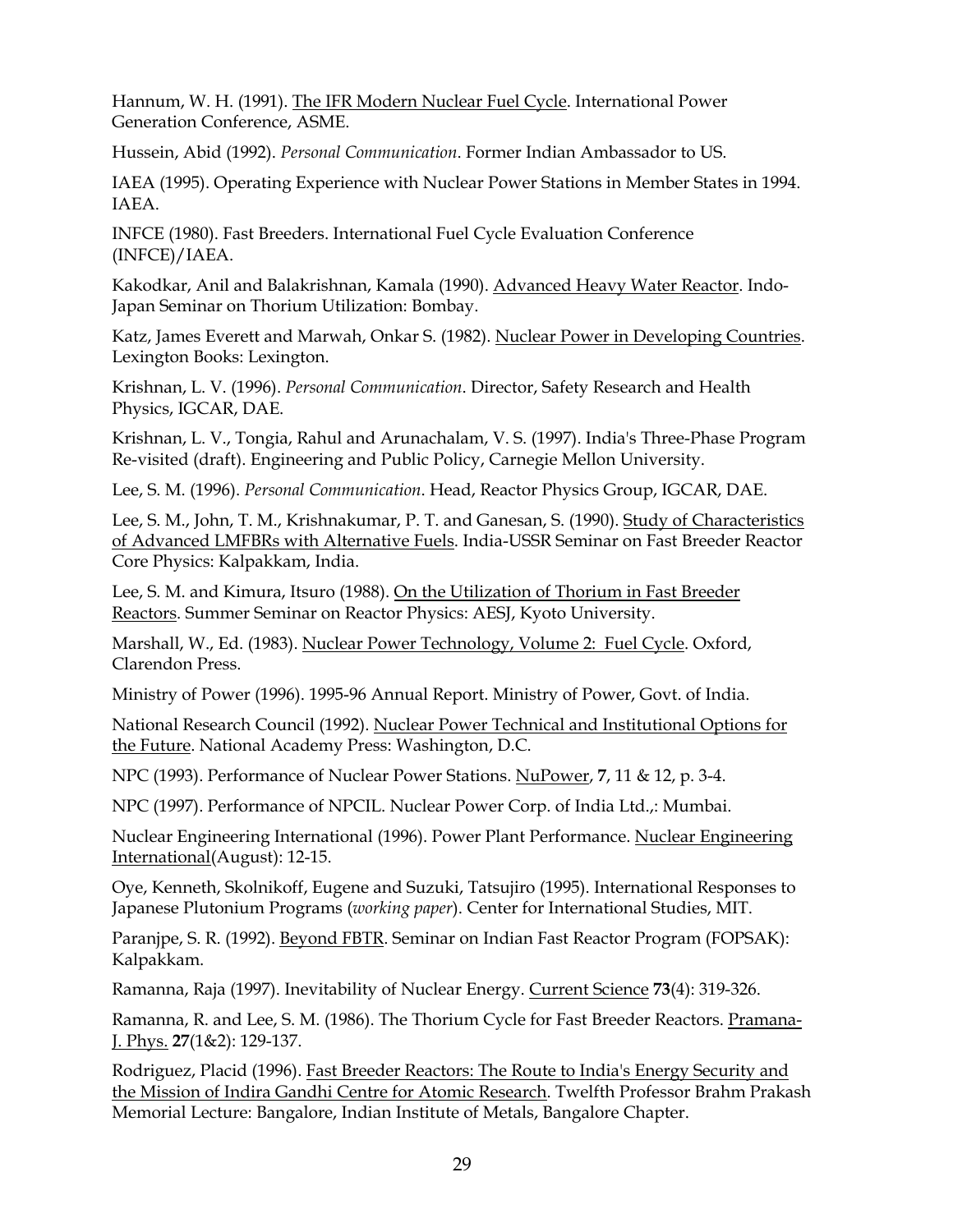Sethi, V. K. (1996). FBR Economics- Personal Communication. IGCAR, DAE.

Solomon, Kenneth Alvin (1993). Plutonium for Japan's Nuclear Reactors. RAND.

Subrahmanyam, K., Ed. (1985). Nuclear Proliferation and International Security. New Delhi, Institute for Defense Studies and Analyses.

Sundaram, C. V. (1996). Personal Communication. Former Director, IGCAR.

The Hindu (1996). Bleak Power Scenario-- Editorial. The Hindu Business Line, February 23, 1996.

Wald, Matthew L. (1996). Agency to Pursue 2 Plans to Shrink Plutonium Supply. New York Times: New York, December 10, 1996, p. A1,C25.

Waltar, A. E. and Reynolds, A. B. (1981). Fast Breeder Reactors. Pergamon Press: New York.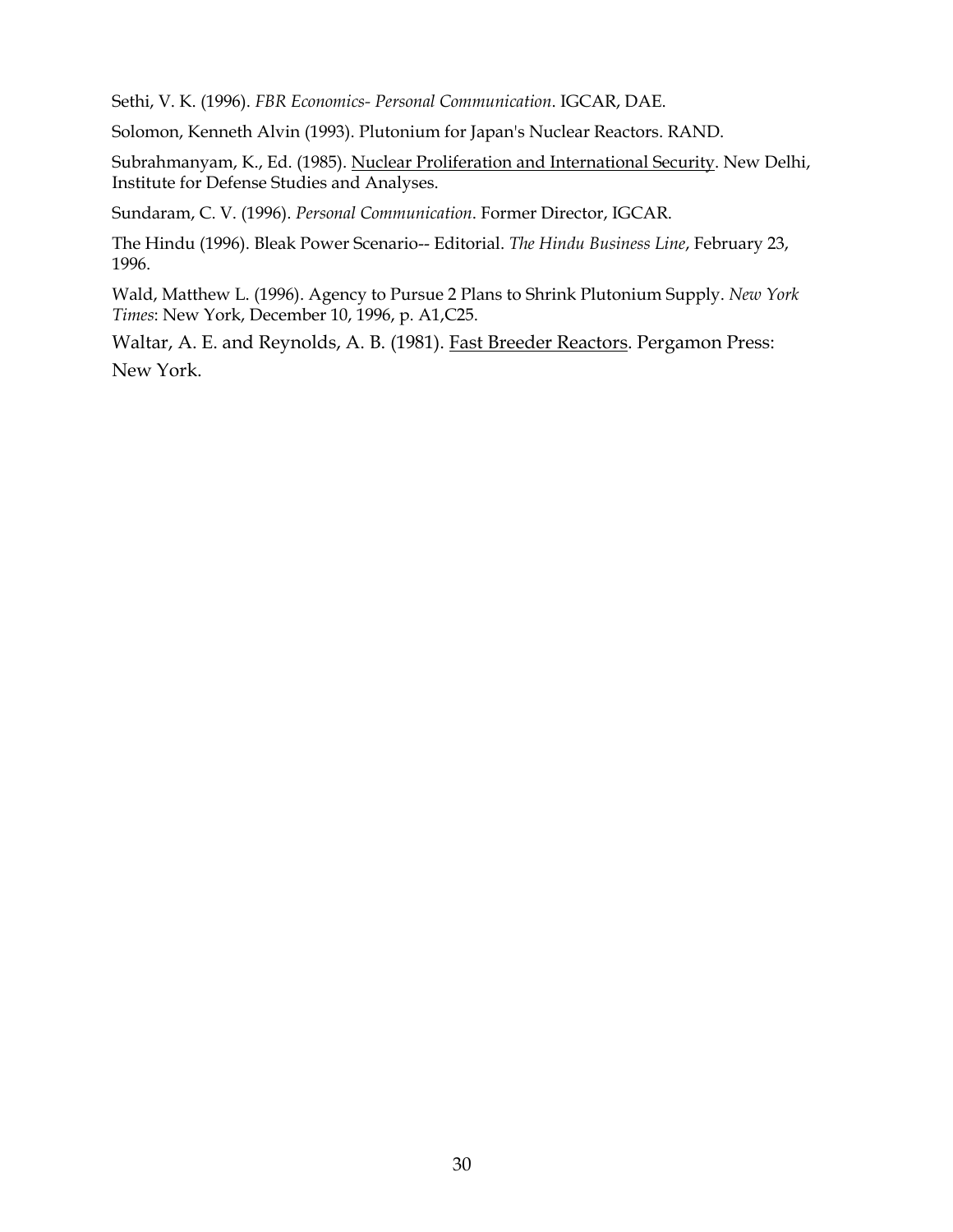# **Appendices**

# **Appendix A Nuclear Reactors and Reactions**

|                           | Characteristics                                                              | <b>Status</b>             |
|---------------------------|------------------------------------------------------------------------------|---------------------------|
| LWR.                      | · Light-water coolant/moderator<br>· Req. Lightly-Enriched Uranium           | Commercial                |
| <b>PWR</b>                | Type of LWR where coolant<br>doesn't boil                                    | Most popular design today |
| <b>PHWR</b><br>(or CANDU) | $\cdot$ Heavy-water coolant/moderator<br>$\cdot$ Uses natural uranium        | Commercial                |
| LMFBR                     | · Unmoderated design using<br>liquid metal coolant<br>· Req. high enrichment | Under development         |

# Table 8: Reactor Designs

# **Nuclear Cycle Equations:**

# Th-U233 Cycle

$$
{}_{90}^{232}\text{Th} + {}_{0}^{1}\text{n} \longrightarrow {}_{90}^{233}\text{Th (unstable)} \longrightarrow {}_{91}^{233}\text{Pa} \longrightarrow {}_{92}^{233}\text{U}
$$
 Equation 4

# U238-Pu Cycle

$$
^{238}_{92}\text{U} + ^{1}_{0}\text{n} \longrightarrow ^{239}_{92}\text{U (unstable)} \longrightarrow ^{B}_{93}\text{Np} \longrightarrow ^{239}_{94}\text{Pu}
$$
 Equation 5

Subsequent absorption of neutrons by Pu239 leads to higher isotopes of Pu, as well as other elements heavier than Pu known as higher actinides.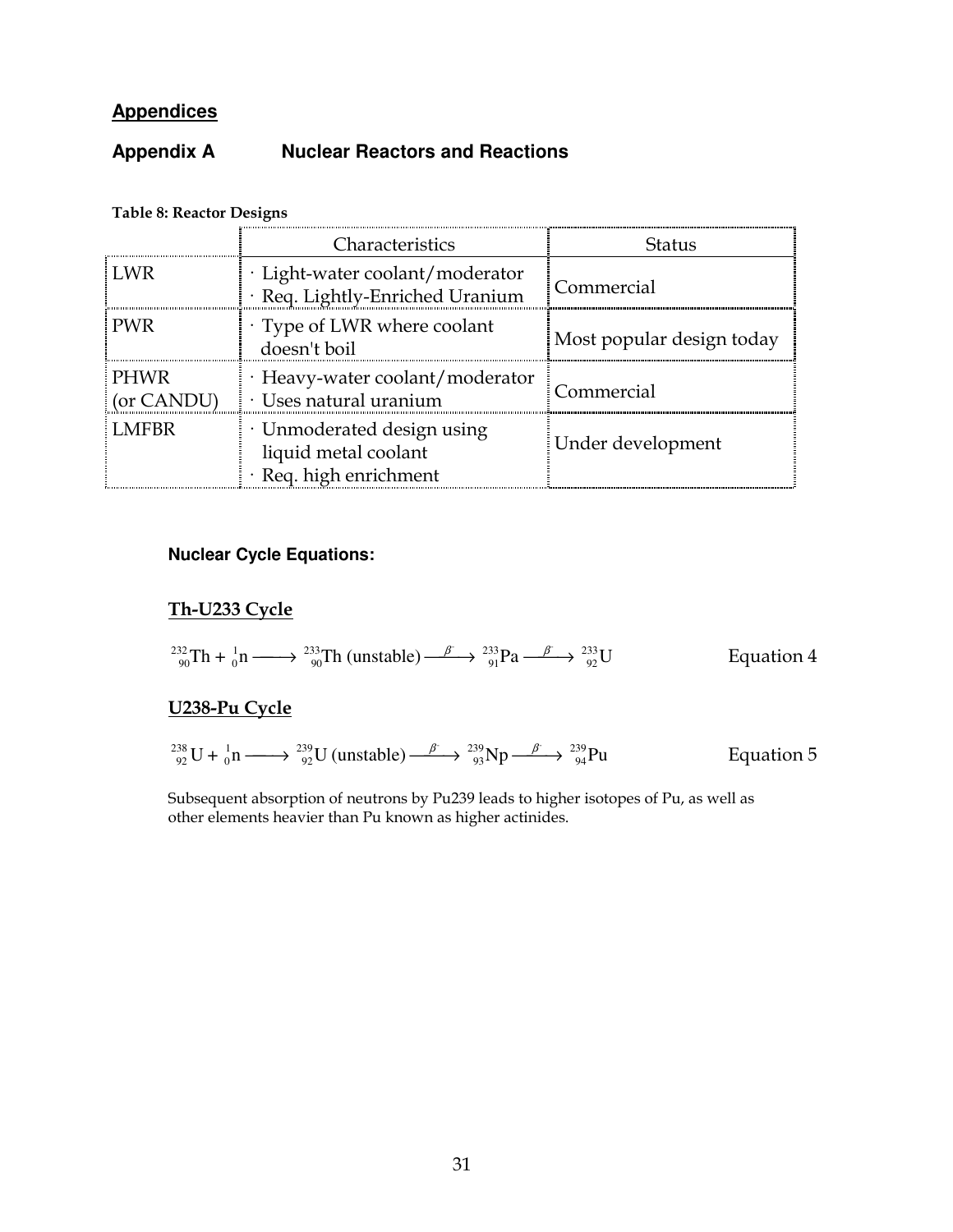



Figure 3: Influence Diagram for System Doubling Time Model

SDT is proportional to the total cycle fissile inventory (beginning of cycle plus out-of-pile) and inversely proportional to the net gain per cycle and the number of cycles per year. SDT calculations are performed across fuel cycles and fuel types.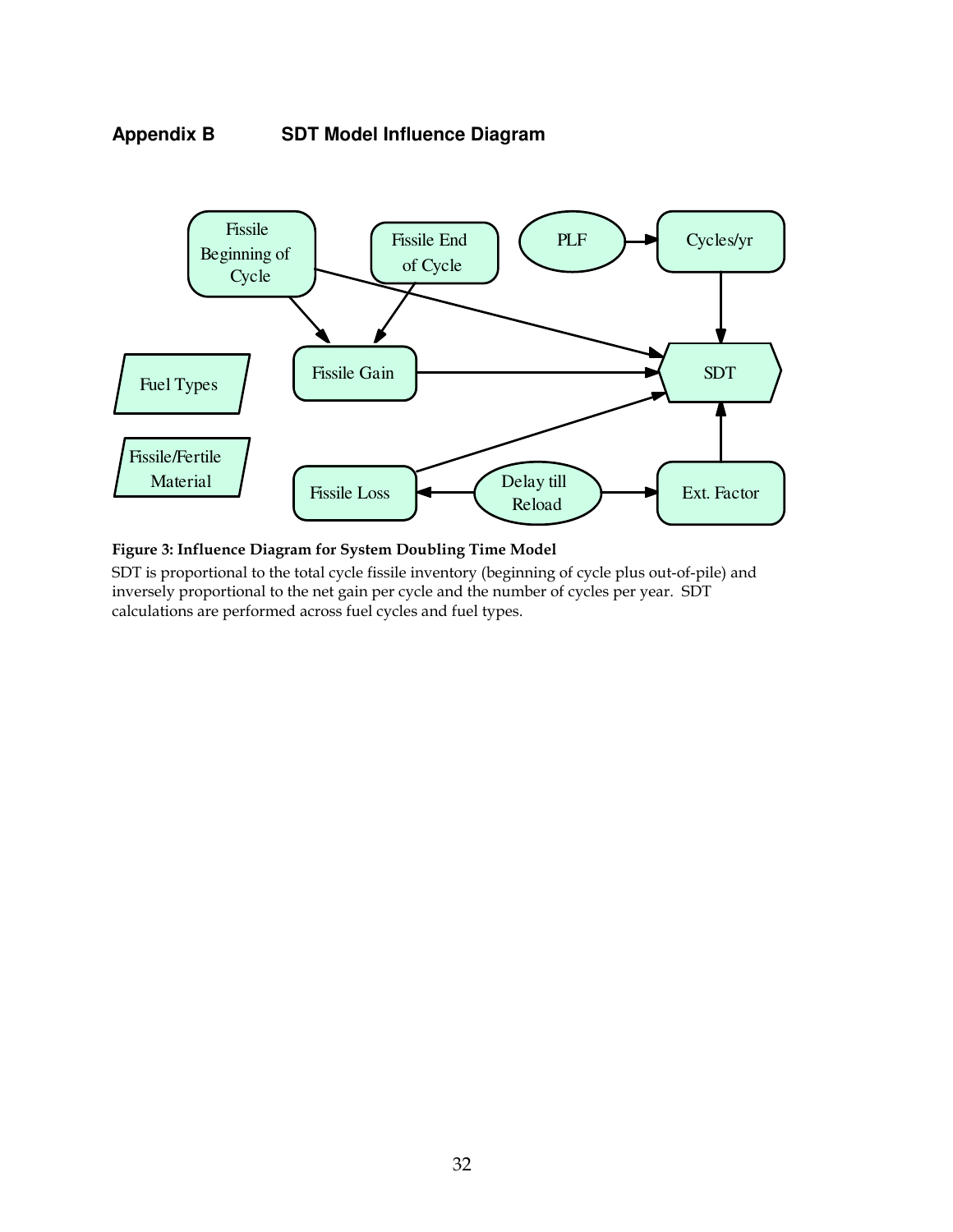# **Appendix C Worldwide Experience with Fast Reactors**

| Country     | Plant            | Power Output<br>MWt/MWe | Characteristics       | <b>Status</b><br>(Jan. 92)       |  |
|-------------|------------------|-------------------------|-----------------------|----------------------------------|--|
| France      | Rapsodie         | $24(40)/$ -             | MOX, loop-type        | shutdown                         |  |
|             | Phenix           | 563/254                 | MOX, pool-type        | operating since 1974             |  |
|             | Superphenix      | 3000/1240               | MOX, pool-type        | operating since 1985             |  |
|             | SPX <sub>2</sub> | /1500                   | MOX, pool-type        | development on hold              |  |
| DeBeNe      | <b>KNKII</b>     | 60/21                   | MOX, loop-type        | operating since 1974             |  |
|             | <b>SNR 300</b>   | 730/327                 | MOX, loop-type        | Abandoned after construction     |  |
|             |                  |                         |                       | on account of political decision |  |
|             | SNR <sub>2</sub> | /1380                   | <b>MOX</b>            | development on hold              |  |
| India       | <b>FBTR</b>      | 42/15                   | Carbide, loop-type    | operating since 1985, electrical |  |
|             |                  |                         |                       | generation expected in 1997      |  |
|             | <b>PFBR</b>      | 1200/500                | MOX, pool-type        | under development                |  |
| Italy       | PEC              | 123/                    | MOX, loop-type        | abandoned due to political       |  |
|             |                  |                         |                       | reasons                          |  |
| Japan       | <b>JOYO</b>      | 100/                    | MOX, loop-type        |                                  |  |
|             | <b>MONJU</b>     | 714/280                 | MOX, loop-type        | under construction               |  |
| <b>USSR</b> | BR <sub>2</sub>  | .1/                     | Pu-Metal, Hg          | dismantled                       |  |
|             |                  |                         | coolant               |                                  |  |
|             | BR5 (BR 10)      | 5(10)/                  | multi-fuel, pool-type | in operation                     |  |
|             | <b>BOR 60</b>    | 60/12                   | UO/MOX, pool-         | power operation since 1970       |  |
|             |                  |                         | type                  |                                  |  |
|             | <b>BN 350</b>    | 700/280                 | UO/MOX, pool-         | in operation                     |  |
|             |                  |                         | type + desalination   |                                  |  |
|             | <b>BN</b> 600    | 1470/600                | UO fuel, pool-type    | in operation                     |  |
|             | <b>BN 800</b>    | 2100/800                | MOX, pool-type        | planned                          |  |

#### Table 9: Worldwide Experience with Fast Reactors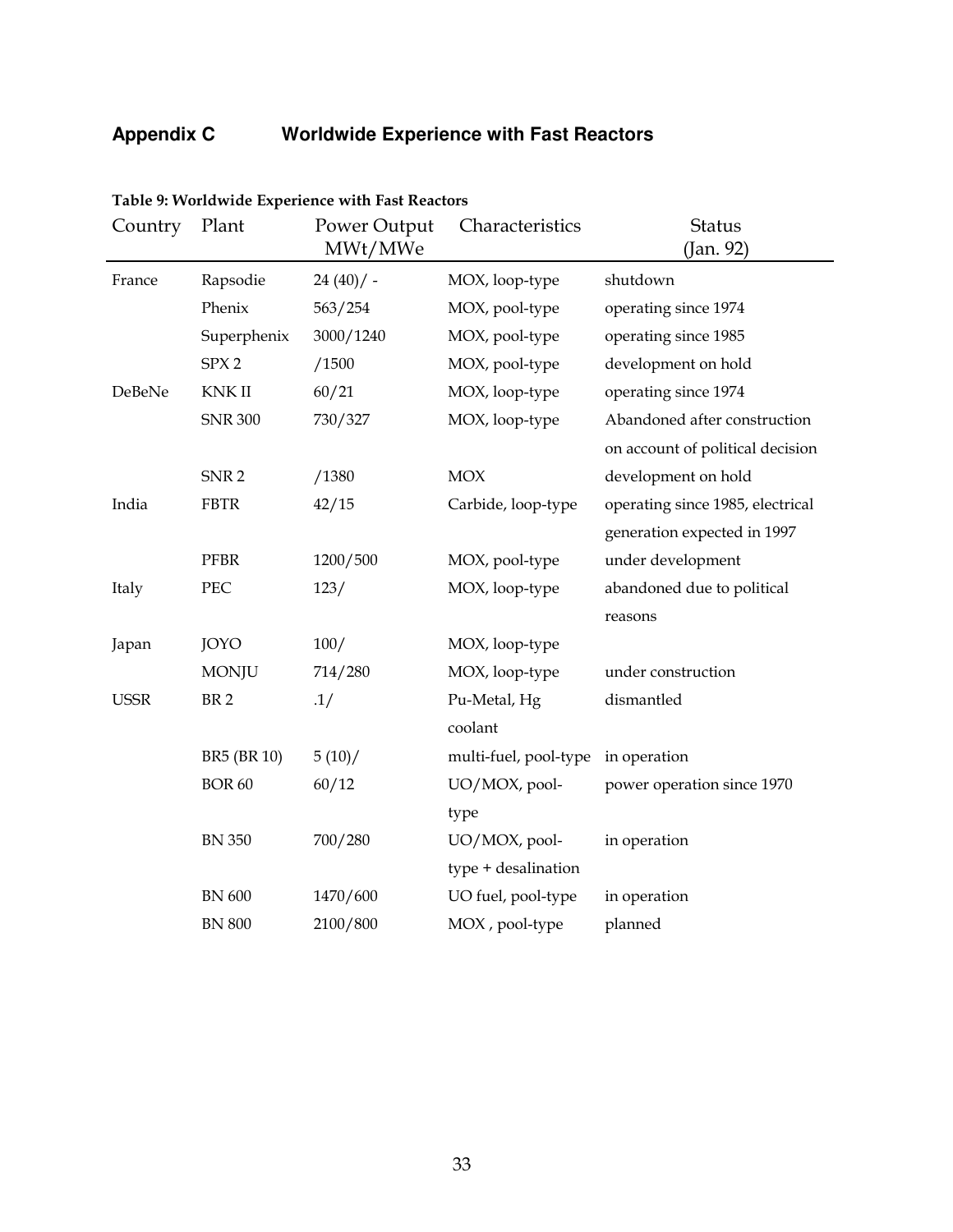| Country    | Plant         | Power Output<br>MWt/MWe | Characteristics                                  | <b>Status</b><br>(Jan. 92)    |  |
|------------|---------------|-------------------------|--------------------------------------------------|-------------------------------|--|
| UK         | <b>DFR</b>    | 72/15                   | U-metal, loop-type                               | shut down                     |  |
|            | <b>PFR</b>    | 600/270                 | MOX, pool-type                                   | expected shut-down Apr. 94    |  |
|            | <b>CDFR</b>   | 3300/1320               | MOX, pool-type                                   | development abandoned         |  |
| <b>USA</b> | Clementine    | 0/                      | Pu-metal, Hg                                     | dismantled                    |  |
|            |               |                         | coolant                                          |                               |  |
|            | EBR I         | 1.2/.2                  | U/Pu Metal, NaK                                  | dismantled                    |  |
|            |               |                         | coolant                                          |                               |  |
|            | <b>LAMPRE</b> | 1/                      | Molten Pu                                        | dismantled                    |  |
|            | <b>EFFBR</b>  | 200/66                  | U-metal, loop-type                               | decommissioned                |  |
|            | EBR II        | 62/20                   | metal fuel, pool-type                            | operating since 1961          |  |
|            | <b>SEFOR</b>  | 20/                     | MOX, loop-type                                   | decommissioned after          |  |
|            |               |                         | safety test facility                             | completing mission            |  |
|            | <b>FFTF</b>   | 400/                    | MOX, loop-type                                   | operated 1980-1992, shut down |  |
|            |               |                         |                                                  | after completing mission      |  |
|            | <b>CRBR</b>   | 975/380                 | MOX, pool-type                                   | construction stopped          |  |
|            |               |                         | Source: Annexure 1, Beyond FBTR (Paranjpe, 1992) |                               |  |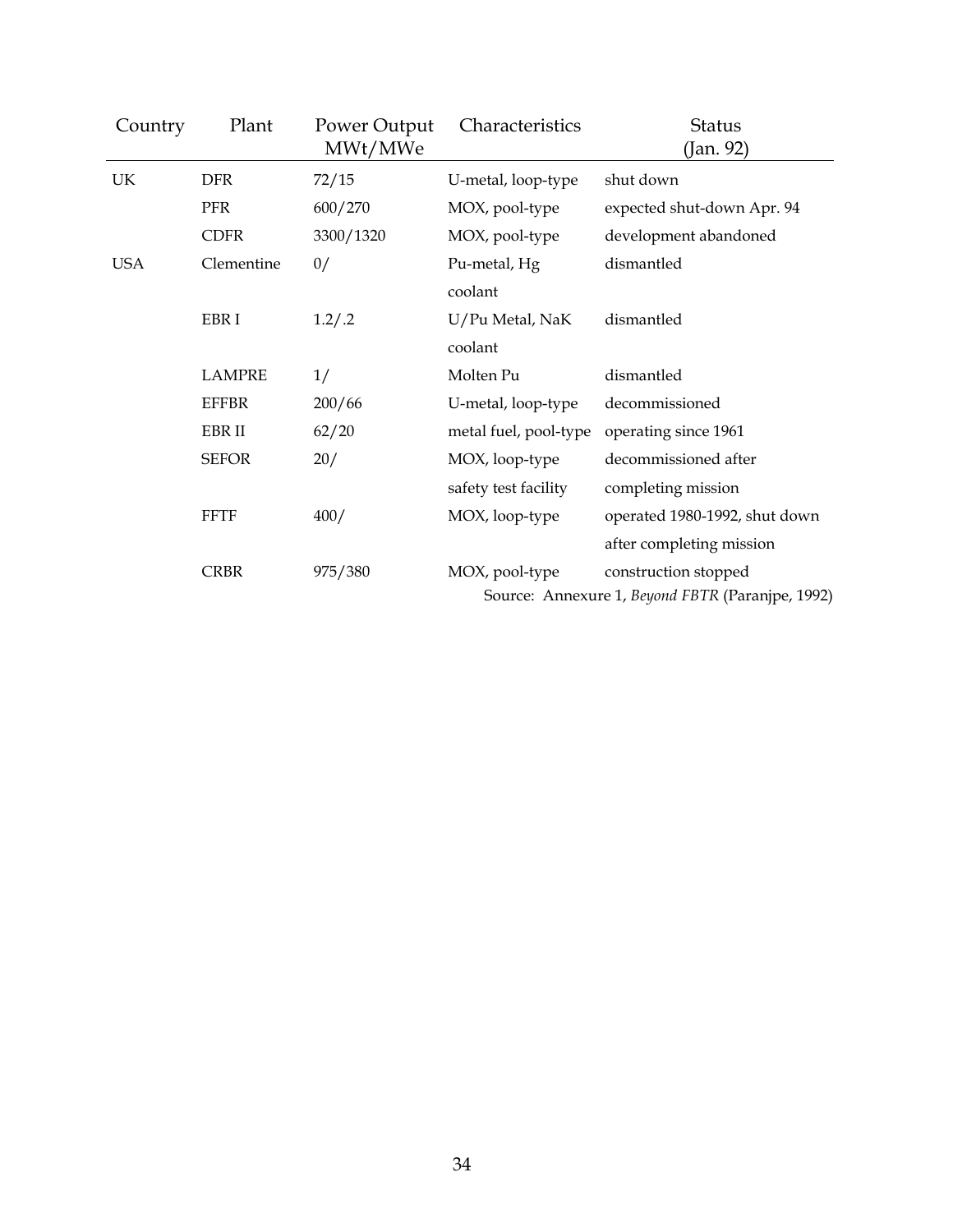# **Appendix D Nuclear Reactors and Reactions**

|         |                                            | Oxide          | Carbide-<br>Lee | Metal          | Carbide        |
|---------|--------------------------------------------|----------------|-----------------|----------------|----------------|
|         | <b>Blanket Material</b>                    | dep. U         | dep. U          | dep. U         | dep. U         |
|         | In Pile Inventory (kg)                     | 3158           | 1449            | 2248           | 2615           |
|         | Fissile gain $(kg/yr.)$<br>(before losses) | 245            | 144             | 412            | 354            |
| U238-Pu | <b>Breeding Ratio</b>                      | 1.325          | 1.406           | 1.582          | 1.479          |
| Cycle   | Burn-up (MWd/ton)                          | 100,000        | 100,000         | 100,000        | 100,000        |
|         | Core Reload Fraction                       | 1/3            | 1/3             | 1/3            | 1/3            |
|         | Nominal Fuel Residence<br>(years)          | $\overline{2}$ | $\overline{2}$  | $\overline{2}$ | $\overline{2}$ |
|         | Reactor Size (MWe)                         | 500            | 500             | 500            | 500            |
|         | <b>Blanket Material</b>                    | Th             | Th              | Th             | Th             |
|         | In Pile Inventory (kg)                     | 3304           | 1482            | 3040           | 2903           |
|         | Fissile gain (kg/yr.)<br>(before losses)   | 43             | 36              | 56             | 58             |
| Th-U233 | <b>Breeding Ratio</b>                      | 1.099          | 1.098           | 1.115          | 1.114          |
| Cycle   | Burn-up (MWd/ton)                          | 100,000        | 100,000         | 100,000        | 100,000        |
|         | Reload Fraction                            | 1/3            | 1/3             | 1/3            | 1/3            |
|         | Nominal Fuel Residence<br>(years)          | $\overline{2}$ | $\overline{2}$  | 2              | $\overline{2}$ |
|         | Reactor Size (MWe)                         | 500            | 500             | 500            | 500            |

Table 10: Reactor Profiles as Used in the Study

These are based on INFCE(1980) and Lee et al, (1990).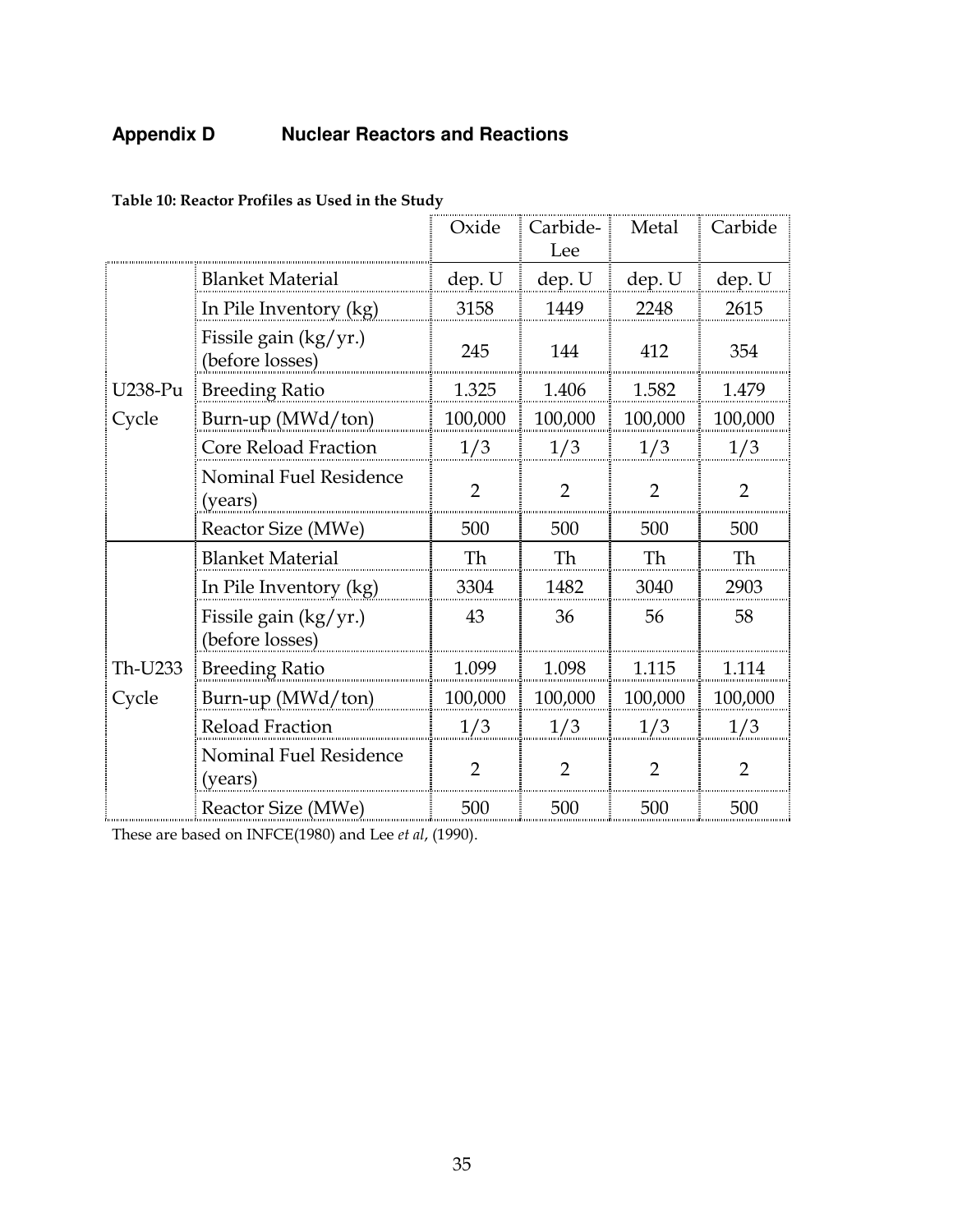



#### Figure 4: Projected PHWR Spent Fuel Reprocessing Capacity

This assumes a 10 year construction schedule, and 20-25 year plant life. Soon after KARP begins operation, the current plants go off-line. Subsequent constructions are all of 350 tons PHWR spent fuel/yr. capacity. After a point, the only constructions are to replace decommissioned plants. By the turn of the century, it is more economical to reprocess spent fast fuel than PHWR fuel. This is because of the vastly greater fissile amount per ton processed.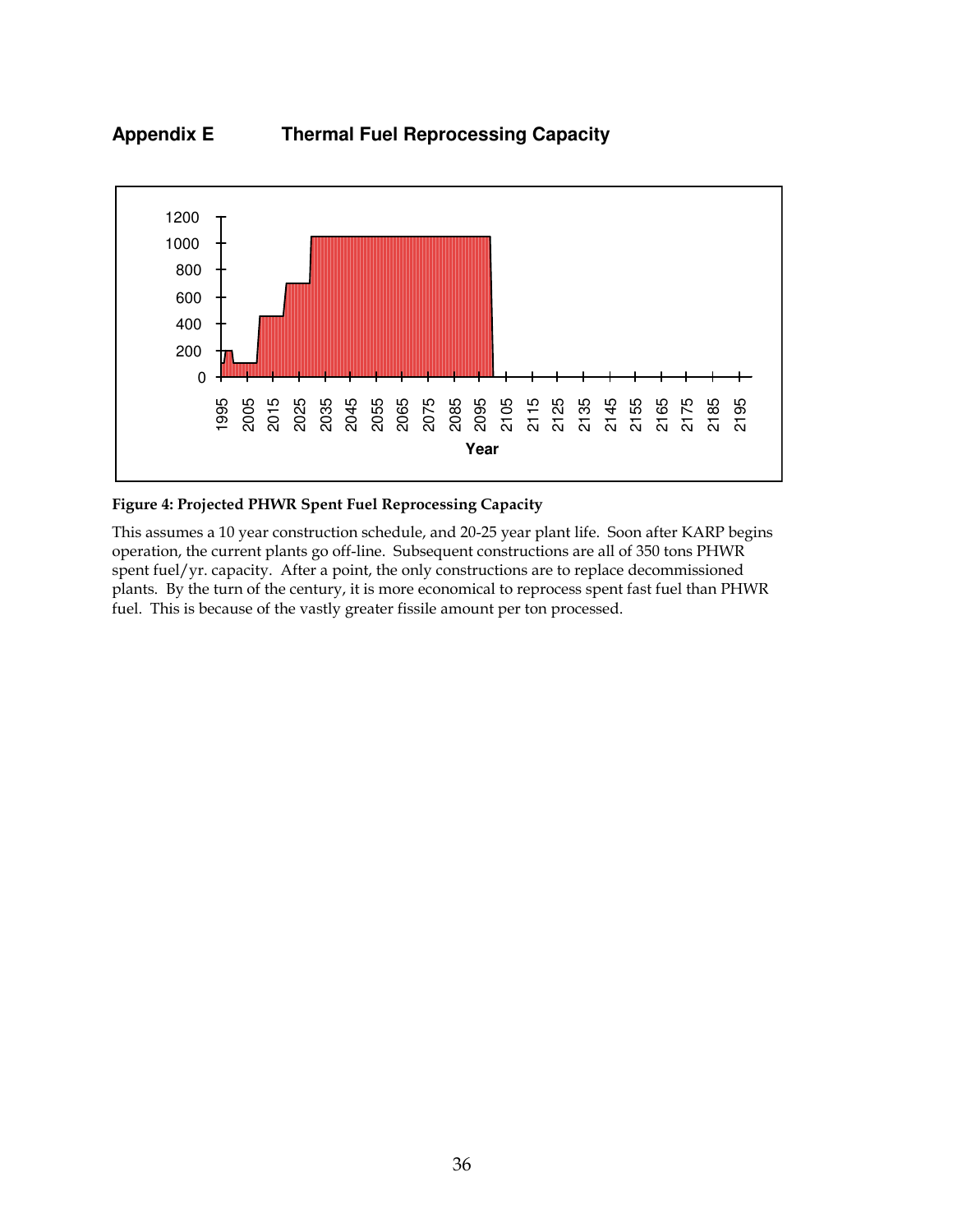



#### Figure 5a: Installed Electrical Capacity in India

The nuclear curve is based fissile availability using oxide FBRs with .6 PLF, 2% reprocessing losses, and a 3-year reprocessing delay. It also assumes 70,000 tons U available for PHWRs, and 4 teams constucting pairs of PHWRs.



#### Figure 5b: Electricity Growth Rate in India

Both the above figures are based on a saturation population of 1.5 billion, overall PLF of .55, a current growth rate of 5% that will continue for 24 years, and a .5% residual growth rate. The growth rate decreases ≈linearly until saturation, after which the residual growth rate applies.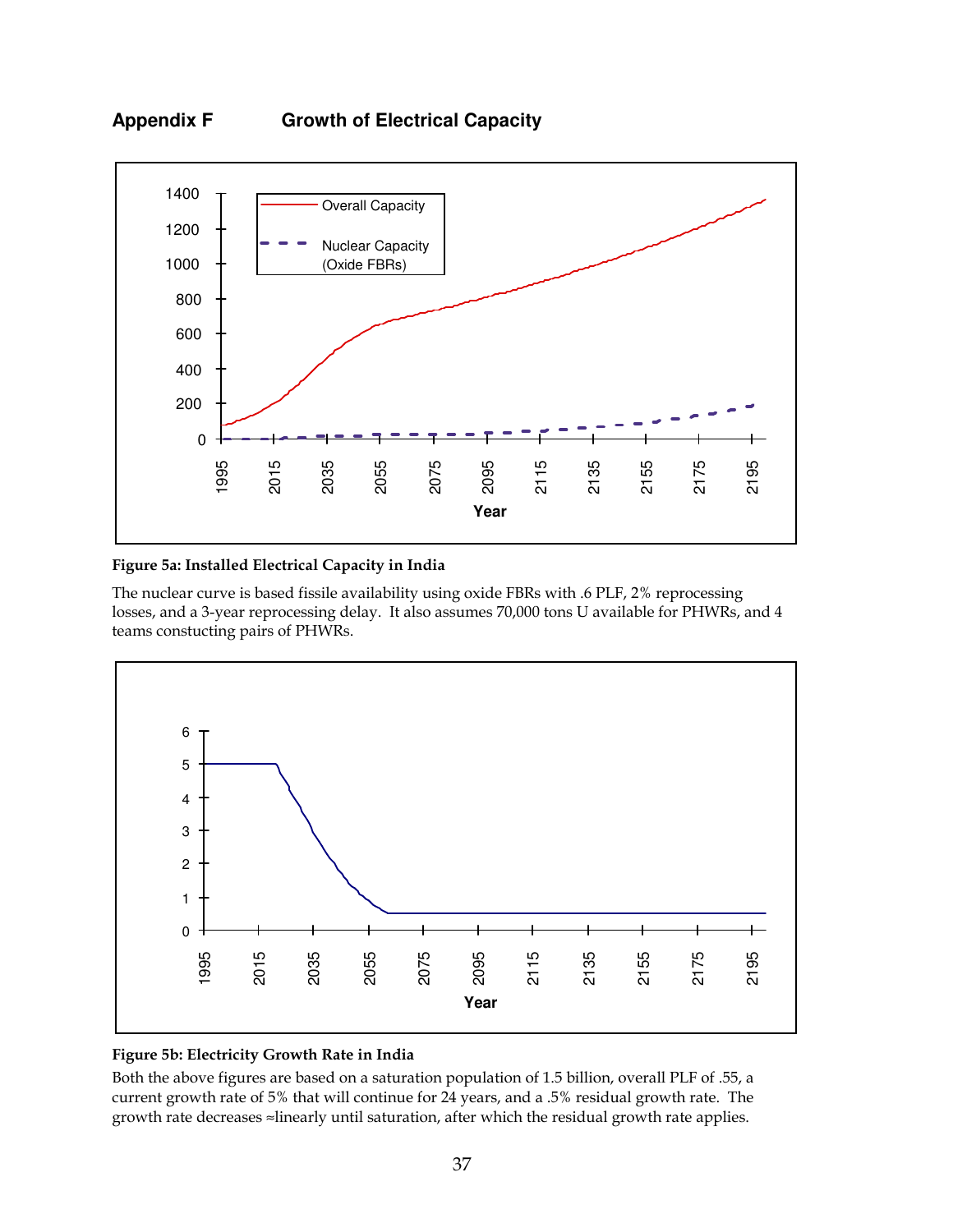

Appendix G Share of Nuclear Power—Varying PLFs

Figure 6a: Metallic Fuel, U238-Pu Cycle.



Figure 6b: Oxide Fuel, U238-Pu Cycle.

Figures 6a and 6b: Share of Electricity Generation Capacity by Nuclear Power with Varying PLFs, Oxide and Metallic Fuel Cycles. PLF is the parameter most strongly affecting fissile material growth. Other parameters are chosen at optimistic levels, except delay. Losses are 1%, available uranium is 90,000 tons, 4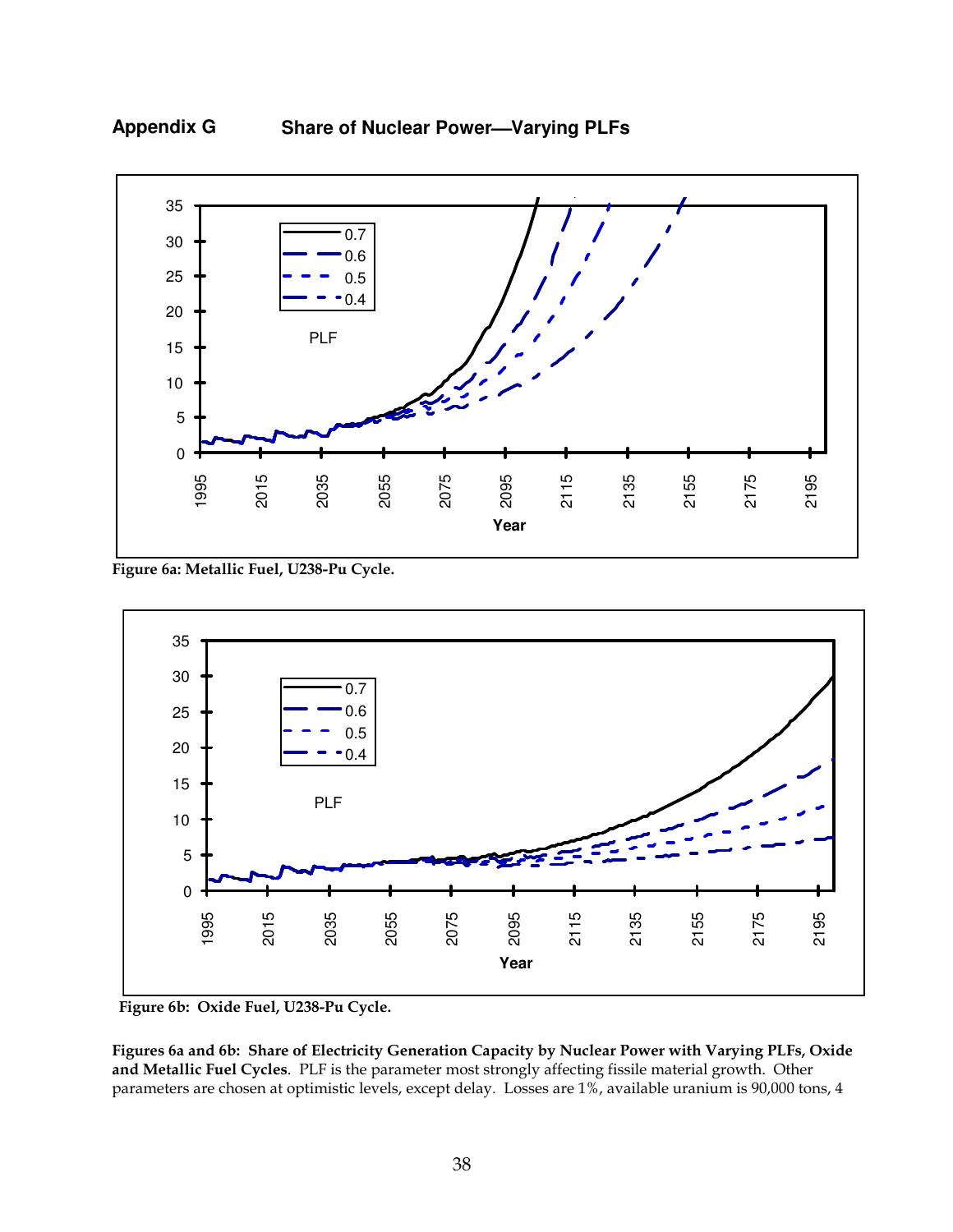teams are available to construct PHWRs, and the reprocessing delay is 3 years. This is a limit on the share based on fissile availability, and does not account for contingencies or delays in any part of the fuel cycle.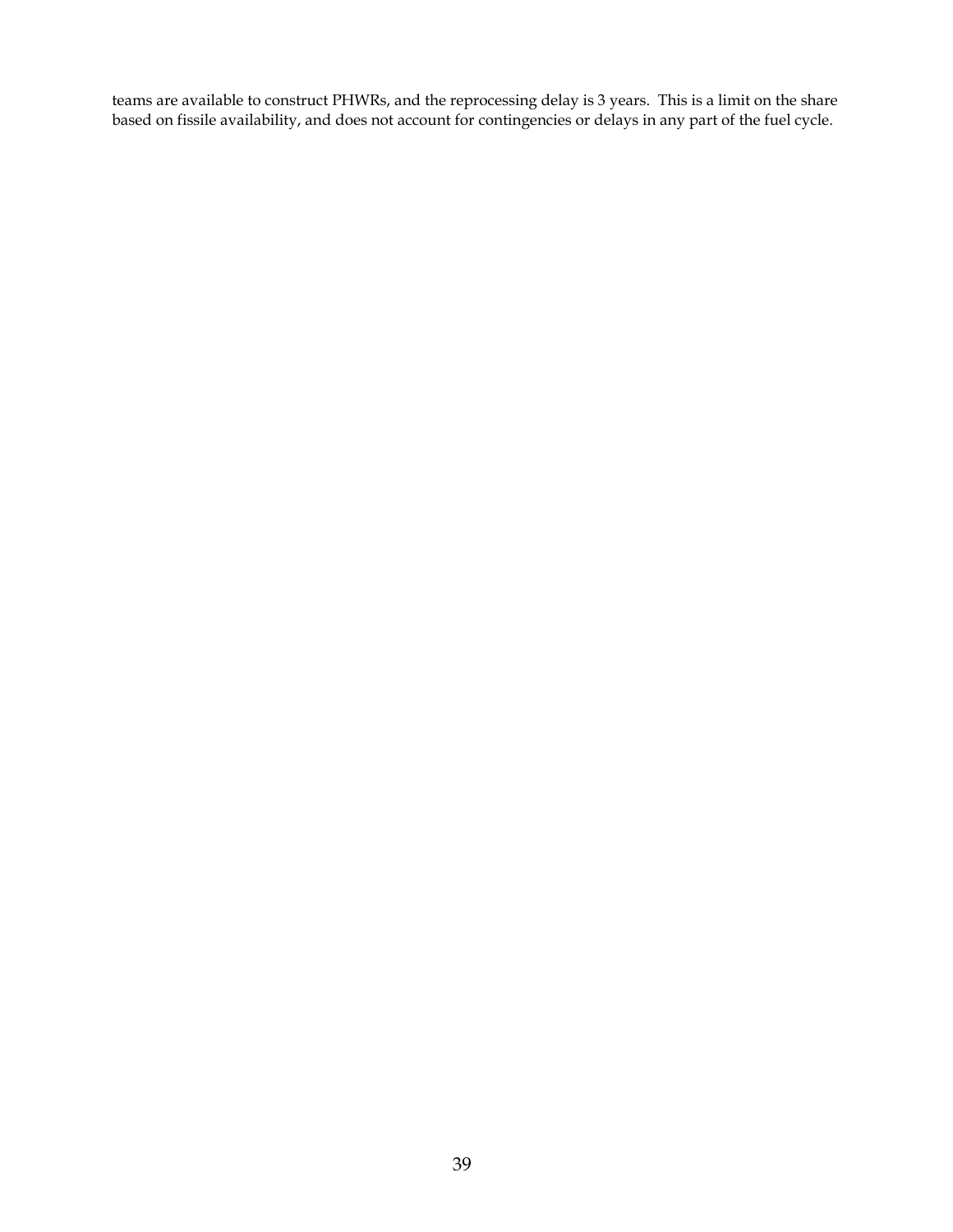# **Appendix H Radiological Toxicity**



#### $\overline{a}$ Figure 7: Benefits of Actinide Burning

This shows only the radiation reduction benefits from actinide burning (Oye et al, 1995).